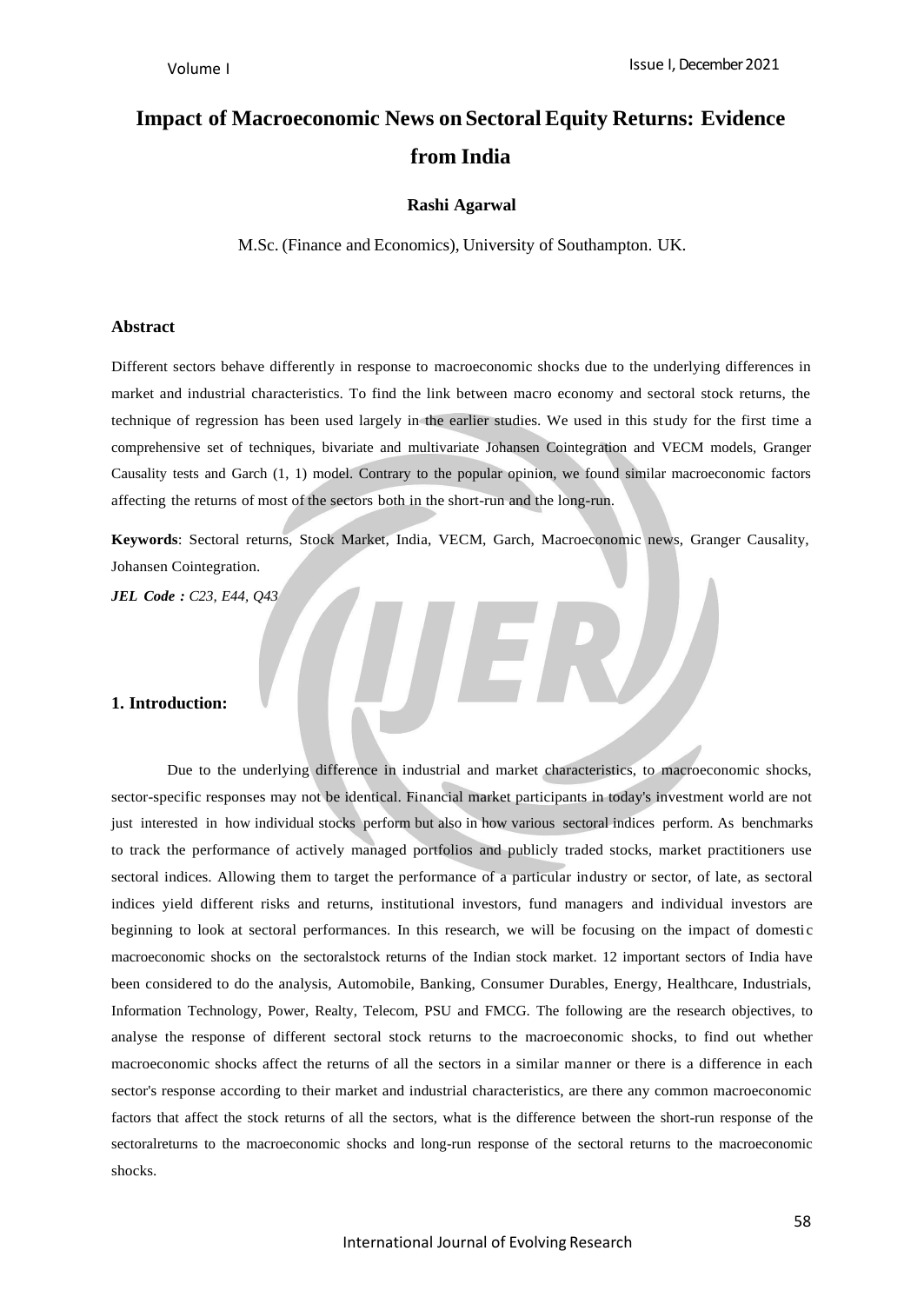The research has been divided in the following manner, the first part will discuss the literature review. The second part will be dedicated to the empirical analysis to find out the impact of the macroeconomic news on the sectoral stock returns. Multivariate Johansen Co-integration and VECM will try to find out the general longrun response of the sectoral returns to all the selected macroeconomic factors. Bivariate Johansen Co -integration and VECM will try and analyse the specific long-run response of the sectoral returns to each selected macroeconomic variable. Pairwise Granger Causality Test will throw light on the short -run response of the sectoral returns to each selected macroeconomic variable and Garch (1, 1) model will give the evidence of the response of the volatility of the sectoral returns to each selected macroeconomic factor. The third part will discuss the interpretation of the empirical tests and the fourth part will be the conclusion part which will discuss the answers of the research questions put forward at the beginning of the research.

### **2. Literature Review:**

Based on the discounted cash flow model, the intrinsic value of equities was established by two fundamental variables. These two variables are the firm's ability to generate cash flows and the discount rate. The two variables may be affected by the macroeconomic variables (Shiller, 1981; Leroy and Porter, 1981). The traditional arbitrage and equilibrium based models, such as Arbitrage Pricing Theory (APT) and Capital Asset Pricing models also incorporate that stock returns are influenced by a number of macroeconomic factors.

To test the validity of the APT model an empirical model was pioneered by Chen et al. (1986) and whether risks of macroeconomic factors' innovations are rewarded in the stock market was investigated. It was found by them that in the United States stock market returns reflect changes in the bond market, industrial production, inflation and interest rate spread. Fama (1981), Pearce and Roley (1988), Chen (1991) , Hondroyiannis and Papapetrou (2001), Hooker (2004) and Tsouma (2009) are some of the other researches that examined the relationship between the stock prices and economic factors, in cluding yield spread, interest rate, money supply, inflation, economic growth, etc.

The literature that links stock markets to macroeconomic factors so far, primarily deals with the aggregate performance of the stock markets. However, the sectoral effects of macroeconomic performance have comparatively received less coverage. Due to the fundamental variability in the industrial and market properties, the sector-based reaction to macroeconomic shocks may not be the same as per Ewing et al. (2003). Along wit h the performance of individual stocks, the performance of sectoral indices is of equally high importance to the stakeholders of financial market in the contemporary investment world. To trace the performance of actively controlled portfolios and stocks traded publicly, sectoral indices act as yardsticks for the market professionals. Due to the difference in risks and returns of sectoral indices, the fund managers, institutional investors and individual investors have recently started to look at sectoralperformance which allows them to track the industryspecific or sector-specific performance. According to Balli and Balli (2011), sectoral indices are less reliant on the euro area's aggregate stock index, indicating that diversification across sectors within the region will be much more efficient in minimising portfolio risk.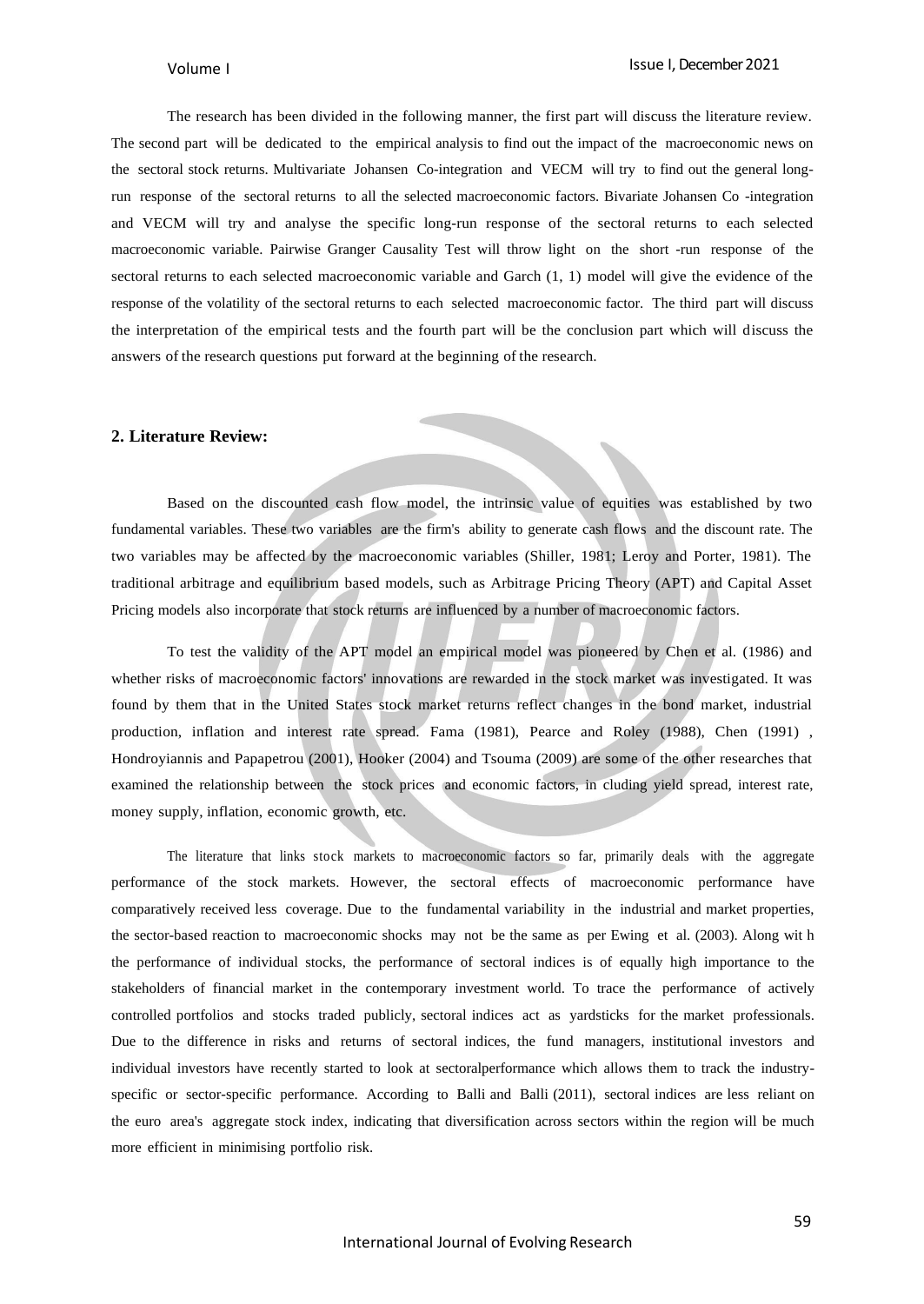In the Indian context, the researchers mostly used regression analysis to study the connection between macroeconomic factors and the sectoral stock returns. Using regression technique (Sailaja and Mandal, 2018) studies the impact of crude oil prices, foreign institutional investment and exchange rate on the industry returns of the following sectors, Automobile, Banking, Energy and IT. Foreign Institutional Investmen ts were found to be most effective in affecting the stock returns of most of the sectors. Different sectoral indices were selectively affected by rest of the macroeconomic variables. (Jambotkar and Raju, 2018) used ordinary least square regression model, the individual macroeconomic factors were found to be having less explanatory power in explaining sectoral stock returns as compared to the combined power of the macroeconomic factors. (Sivakumar and Naveen, 2016) used multivariate and lagged regression models, specific sectoral returns were found to be affected by many macroeconomic factors but exchange rate and crude oil prices were the two factors which had a pervasive impact on the sectoral indices. (Chavannavar, Patil and Simoes, 2016) with the use of the regression analysis tried to evaluate the impact of the macroeconomic variables related with the monetary policy on the stock returns of the sectors. The changes in the monetary policy tools were found to be having a linear relationship with the sect oral returns. Variations in monetary tools jointly explain ed majority of the variations in the stock returns of the sectors.

The studies which used regression analysis to determine the short run relationship between sectoralstock market returns and macroeconomic variables are many. But some of the studies also used Granger Causality tests to determine the short run impact of macroeconomic variables of the sectoral stock returns of India. (Lakshmy, 2014) analysed the impact of Foreign Institutional Investment on the stock returns of the sectors in India. At varying degrees, almost on the stock returns of all the sectors, FIIs were found to be having an impact. (Makan, Ahuja and Chauhan, 2012) analysed the impact of IIP, CPI, interest rate, exchange rat e, FII, Oil Prices and gold prices on the stock returns of the following sectors, Metals, Auto, Consumer Durables, Fast Moving Consumer Goods and Capital Goods. Regression and Granger Causality tests were used to do the analysis. Call money rate, foreign institutional investment and exchange rate were the variables found to be having a significant influence on the stock returns of most of the sectors.

Very few studies concentrated on finding the long-run impact of the macroeconomic factors on the sectoral stock returns in India. (Manu, 2018) used cointegration method to evaluate the long -run relationship. Exchange rate and crude oil prices were found to be sharing cointegrating relationship with the stock returns of the sectors of banking and Information technology. The stock market returns of metal industry and automobile sector did not found to be sharing cointegrating relationship with any of the macroeconomic variables considered. (Joshi and Giri, 2015) with the help of ARDL bounds testing approach and VECM method tested the short-run and long-run impact of the macroeconomic factors on the sectoral stock returns in India.

Most of the studies were of the opinion that to macroeconomic shocks the stock returns of different sectors behave differently. In the Indian context, the studies which have tried to analyse the impact of the macroeconomic variables on the sectoral stock market returns are very few. To the best of our knowledge no study tried to use volatility modelling in this area in the Indian context. Also, we found no study that tried to use the bivariate Johansen Cointegration and VECM tests to find the long-run impact of the individual macroeconomic variables on the sectoral stock returns of India. The volatility modelling is a new and much more reliable technique to assess the impact of the macroeconomic variables on the stock returns and it is necessary to use this modelling to explore the contemporary relationship between macroeconomic variables and the stockmarket returns. For the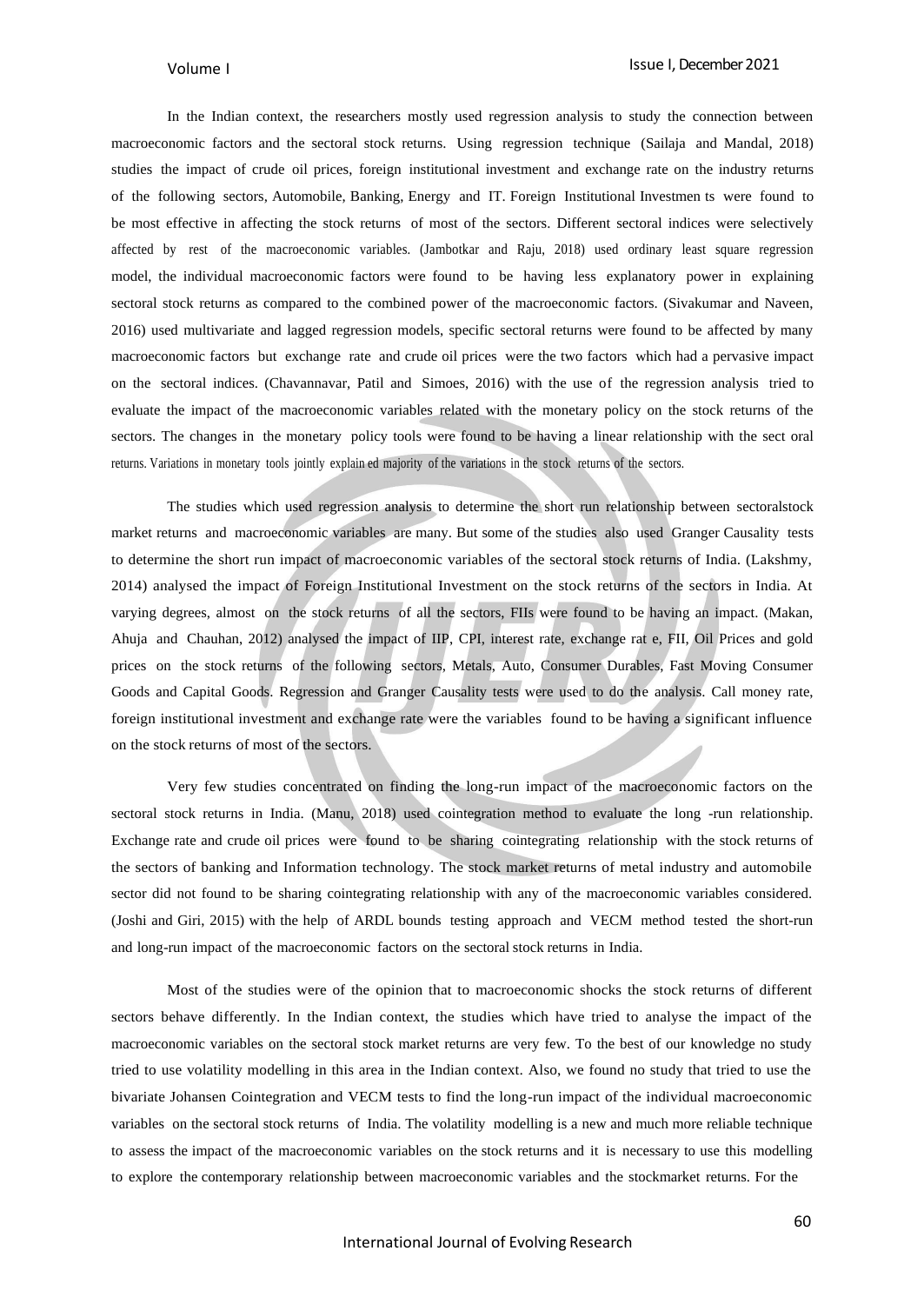policy makers, the assessment of long-run impact of individual macroeconomic variables on sectoralstockreturns is necessary for the policy making purpose. Thus, the use of volatility modelling and bivariate long -run tests in finding the impact of the macroeconomic variables on the sectoral stock returns in the Indian context will further enrich the literature and will fill some key gaps.

#### **3. Empirical Testing:**

#### **3.1. Model Specification:**

To investigate the impact of macroeconomic factors on the sectoral stockreturns following general specifications have been used:

 $LS\&PAUTO = \alpha_0 + \alpha_1 LCMR + \alpha_2 LOP + \alpha_3 LER + \alpha_4 LFII + \alpha_5 LGP + \alpha_6 IIP + \alpha_7 LIR + \alpha_8 MS + \alpha_1$ *(3.1.1)*

*Where, LS&PAUTO is the log value of BSE S&P Auto. BSE S&P Auto represents the stock market returns of the automobile sector.*

 $LS\&PBANKE:: = \alpha_0 + \alpha_1 LCMR + \alpha_2 LOP + \alpha_3 LER + \alpha_4 LFII + \alpha_5 LGP + \alpha_6 IIP + \alpha_7 LIR + \alpha_8 MS + \mu_7$ *(3.1.2)*

*Where, LS&PBANKEX is the log value of BSE S&P Bank ex. BSE S&P Bank ex represents the stock mark et returns of the banking sector.*

 $LS\&PCONSUMERDURABLES = \alpha_0 + \alpha_1 LCMR + \alpha_2 LOP + \alpha_3 LER + \alpha_4 LFII + \alpha_5 LGP + \alpha_6 IIP + \alpha_7 LIR +$  $\pi_8 MS + i i_1$  (3.1.3)

*Where, LS&PCONSUMERDURABLES is the log value of BSE S&P Consumer Durables. BSE S&P Consumer Durables represents the stock market returns of consumer durablessector.*

 $LS\&PENERGY = \alpha_0 + \alpha_1 LCMR + \alpha_2 LOP + \alpha_3 LER + \alpha_4 LFII + \alpha_5 LGP + \alpha_6 IIP + \alpha_7 LIR + \alpha_8 MS + \mu_1$ *(3.1.4)*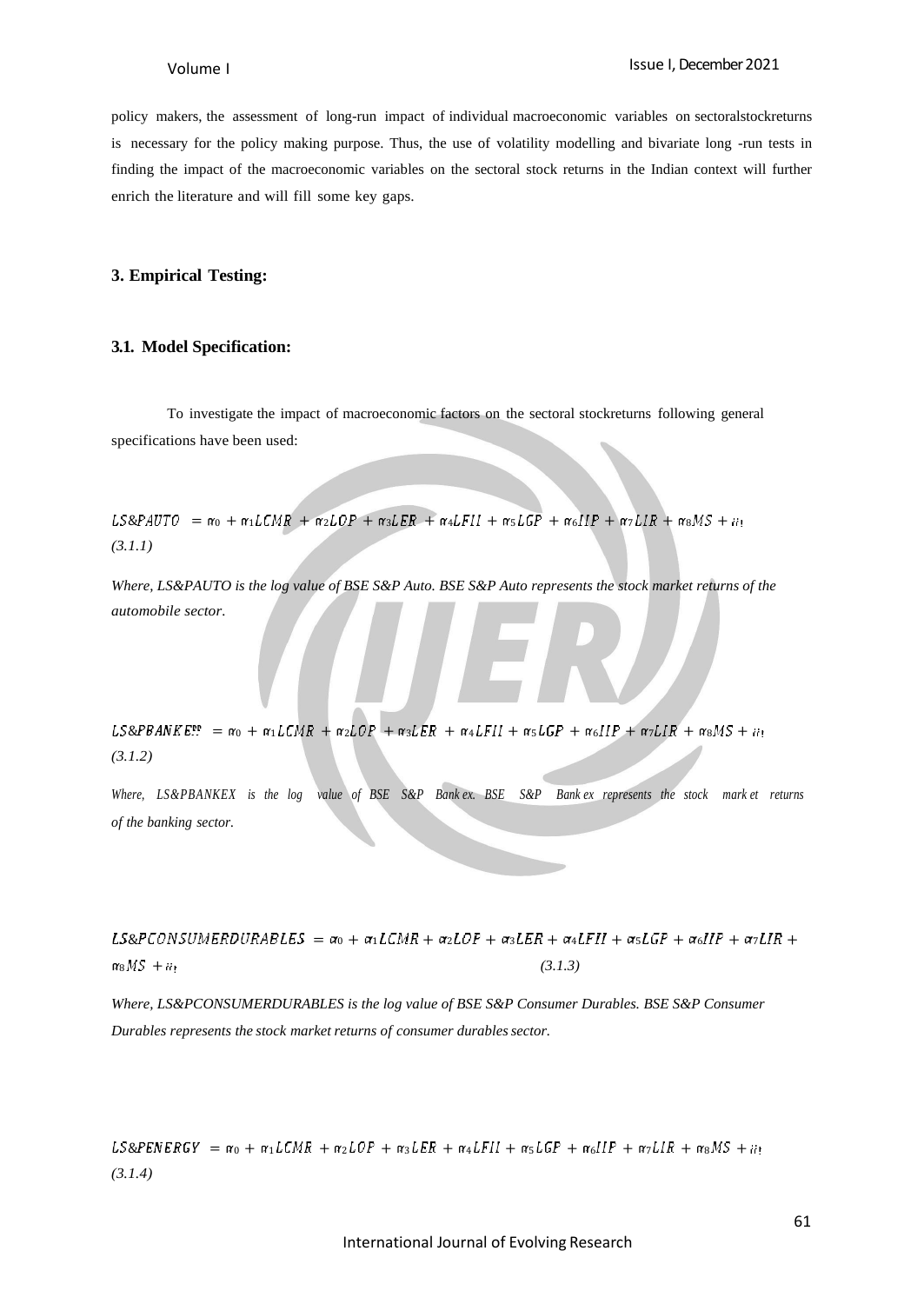*Where, LS&PENERGY is the log value of BSE S&P ENERGY. BSE S&P Energy represents the stock market returns of the energy sector.*

#### $LS\&PHEALTHCARE = \alpha_0 + \alpha_1 LCMR + \alpha_2 LOP + \alpha_3 LER + \alpha_4 LFI + \alpha_5 LGP + \alpha_6 IIP + \alpha_7 LIR + \alpha_8 MS +$ *(3.1.5)* ä.

*Where, LS&PHEALTHCARE is the log value of BSE S&P Healthcare. BSE S&P healthcare represents the stock*  $maxket$  *returns of the healthcare sector*.

 $LS\&PINDUSTRIALS = \alpha_0 + \alpha_1 LCMR + \alpha_2 LOP + \alpha_3 LER + \alpha_4 LFII + \alpha_5 LGP + \alpha_6 IIP + \alpha_7 LIR + \alpha_8 MS +$ *(3.1.6)* ήķ,

*Where, LS&PINDUSTRIALS is the log value of BSE S&P Industrials. BSE S&P Industrials represents the stock*  $maxket$  *returns of the industrial sector.* 

LS&PINFORMATIONTECHNOLOGY =  $\alpha_0 + \alpha_1 L C M R + \alpha_2 L O P + \alpha_3 L E R + \alpha_4 L F II + \alpha_5 L G P + \alpha_6 I I P +$  $\alpha$ *7LIR* +  $\alpha$ *MS* + *ii*;  $(3.1.7)$ 

*Where, LS&PINFORMATIONTECHNOLOGY is the log value of BSE S&P Information Technology. BSE S&P Information Technology represents the stock market returns of the Information Technology sector.*

 $LS\&PPO7?ER = \alpha_0 + \alpha_1 LCMR + \alpha_2 LOP + \alpha_3 LER + \alpha_4 LFII + \alpha_5 LGP + \alpha_6 IIP + \alpha_7 LIR + \alpha_8 MS + \alpha_1$ *(3.1.8)*

Where, LS&PPOWER is the log value of BSE S&P Power. BSE S&P Power represents the stock market returns *of the power sector.*

 $LS\&PREALTY = \alpha_0 + \alpha_1 LCMR + \alpha_2 LOP + \alpha_3 LER + \alpha_4 LFII + \alpha_5 LGP + \alpha_6 IIP + \alpha_7 LIR + \alpha_8 MS + \alpha_1$ *(3.1.9)*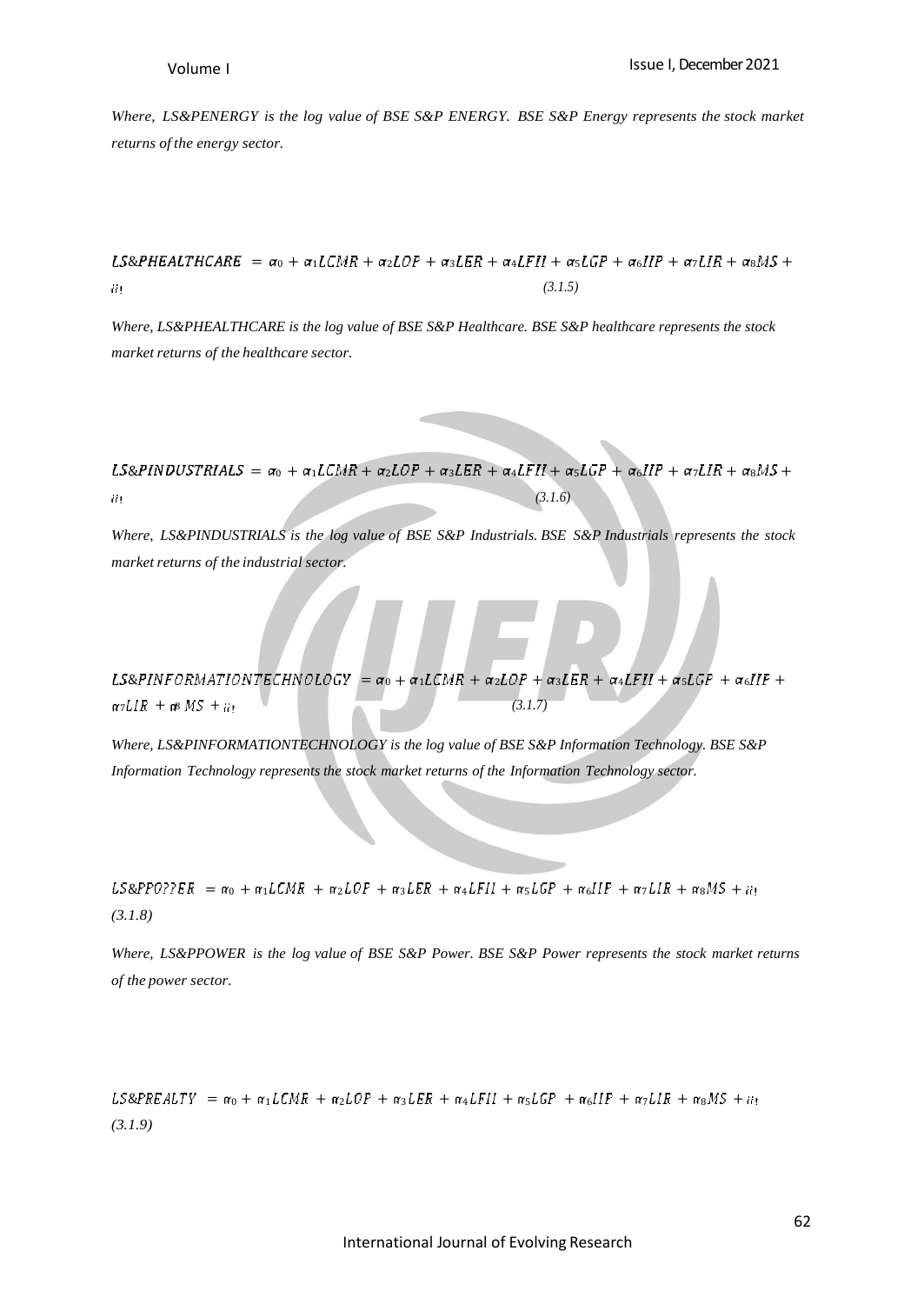*Where, LS&PREALTY is the log value of BSE S&P Realty. BSE S&P Realty represents the stock market returns of the realty sector.*

 $LS\&PTELECON = \alpha_0 + \alpha_1 LCMR + \alpha_2 LOP + \alpha_3 LER + \alpha_4 LFII + \alpha_5 LGP + \alpha_6 IIP + \alpha_7 LIR + \alpha_8 MS + \alpha_1$ *(3.1.10)*

*Where, LS&PTELECOM is the log value of BSE S&P Telecom. BSE S&P Telecom represents the stock market returns of the telecom sector.*

 $LS\&PISU = \alpha_0 + \alpha_1 LCMR + \alpha_2 LOP + \alpha_3 LER + \alpha_4 LFII + \alpha_5 LGP + \alpha_6 IIP + \alpha_7 LIR + \alpha_8 MS + \alpha_1$ *(3.1.11)*

Where, LS&PPSU is the log value of BSE S&P PSU. BSE S&P PSU represents the stock market returns of the *PSU sector.*

 $LS\&PFMCG = \alpha_0 + \alpha_1 LCMR + \alpha_2 LOP + \alpha_3 LER + \alpha_4 LFII + \alpha_5 LGP + \alpha_6 IIP + \alpha_7 LIR + \alpha_8 MS + \alpha_1$ *(3.1.12)*

*Where, LS&PFMCG is the log value of BSE S&P FMCG. BSE S&P FMCG represents the stock market returns of the FMCG sector.*

*LCMR is the natural log of call money rate.*

*LOP is the natural log of international oil prices.*

*LER is the log value of the exchange rate.*

*LFII is the log value of Foreign Institutional Investment.*

*IIP is the Industrial Index of Production.*

*LIR is the log value of the inflation rate.*

*LMS is the log value of the money supply.*

<sup>0</sup> *is the constant of the model.*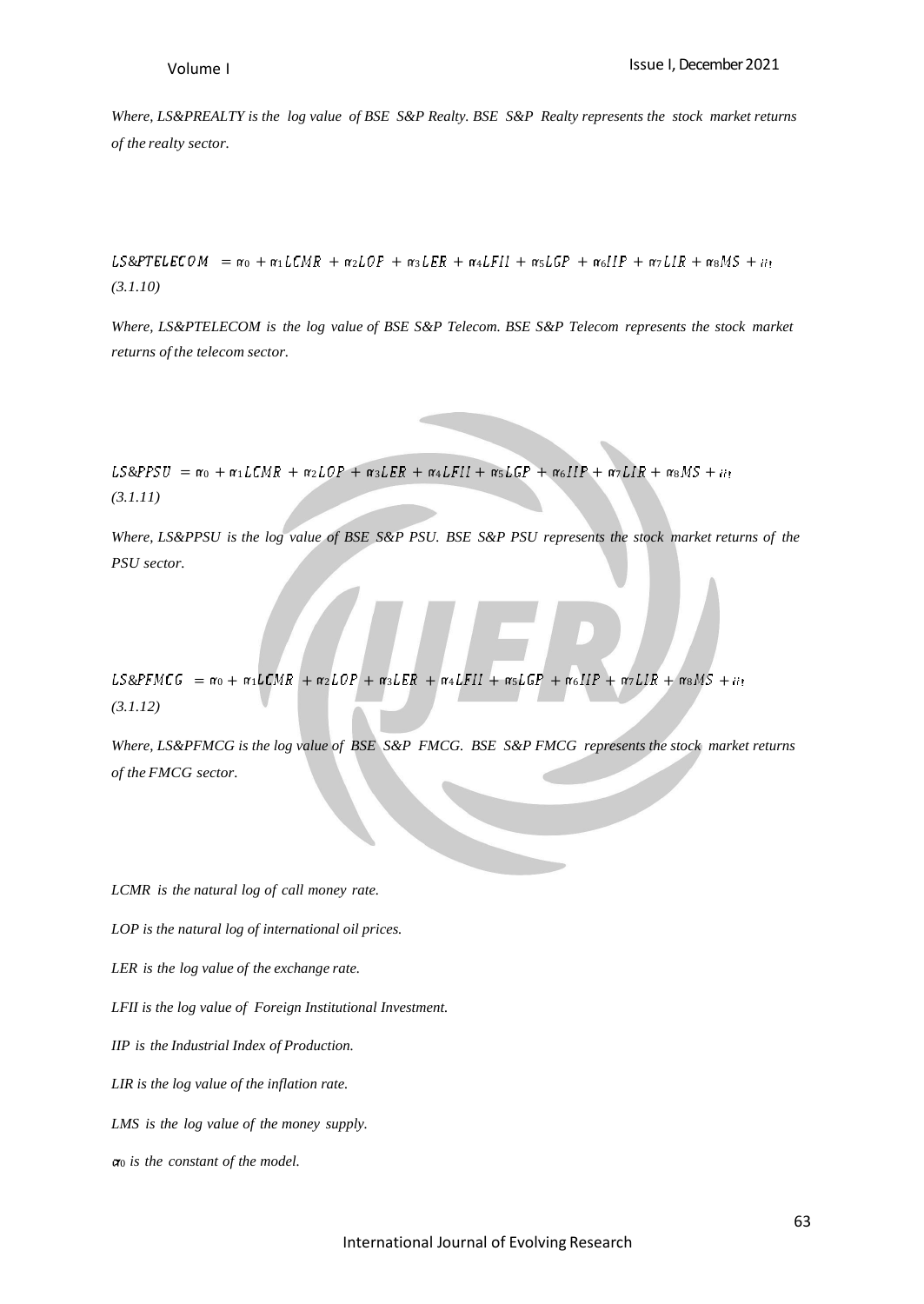*is the error term.*

 $\alpha_1$ ,  $\alpha_2$ ,  $\alpha_3$ ,  $\alpha_4$ ,  $\beta_5$   $\beta_6$ ,  $\beta_7$ ,  $\beta_8$  *denote the coefficients of the independent variables.* 

#### **3.2. Johansen Co-integration and VECM analysis:**

(Johansen, 1988; Johansen, 1990) proposed two test statistics to test the presence of co-integration, which in the literature are known as the trace test and the maximum eigenvalue test. For an appropriate representation of the DGP, a liner time pattern or seasonal dummy variables are needed, including deterministic terms such as an intercept. One way to include deterministic terms is to assume that there are two additive terms in th e nonstationary time series yi.e.,

 $y_1 = \mu_1 + y_1 (3.2.1)$ 

 $\sim$ 

where  $\Gamma$  represents the deterministic part and *y t* the stochastic part.

In this case, it is assumed that  $y \bar{t}$  has a VAR or VECM representation as in (3.2.1) and (3.2.2). Further, to present the co-integration tests, let us assign  $\Box t \Box 0 \Box \Box t$  so that

$$
y_! = \mu_0 + \mu_1 t + y_1 (3.2.2)
$$

cases: Based on the specific assumptions about the deterministic aspect of *yt*, there are three practicable

exists; Case (1):  $\Box$ 0 arbitrary and  $\Box$ 1  $\Box$ 0 i.e., there is no deterministic trend term, however a constant meanCase

(2): A linear deterministic term in the DGP so that  $\theta$ 

 $\Box$ mathbb{=} \Box 1 0;

Case (3): Both  $\Box_0$  and  $\Box_1$  arearbitrary.

First, case one is considered. In this demonstration, *yt* 0 *y t* , and hence *yt <sup>y</sup> <sup>t</sup>*. Consequently, taking into account the VECM of *y t* ,VECM of *yt* take up the following two forms – the mean adjusted form attributable to (Saikkonen and Luukkonen, 1997) and (Saikkonen and Lutkepohl, 2000) (equation (3.2.3) below), and the Johansen (1995) intercept form(equation (5.4.4) below).

$$
\Delta y = \mu^* + \Pi y \atop t_0 + 1 + \sum_{i=1}^{r-1} \frac{\Gamma \Delta y}{i} + u = \Pi^* \Phi^{\mathcal{Y}t-1} \Phi + \Sigma^{p-1} \Gamma \Delta y + u \quad (3.2.3)
$$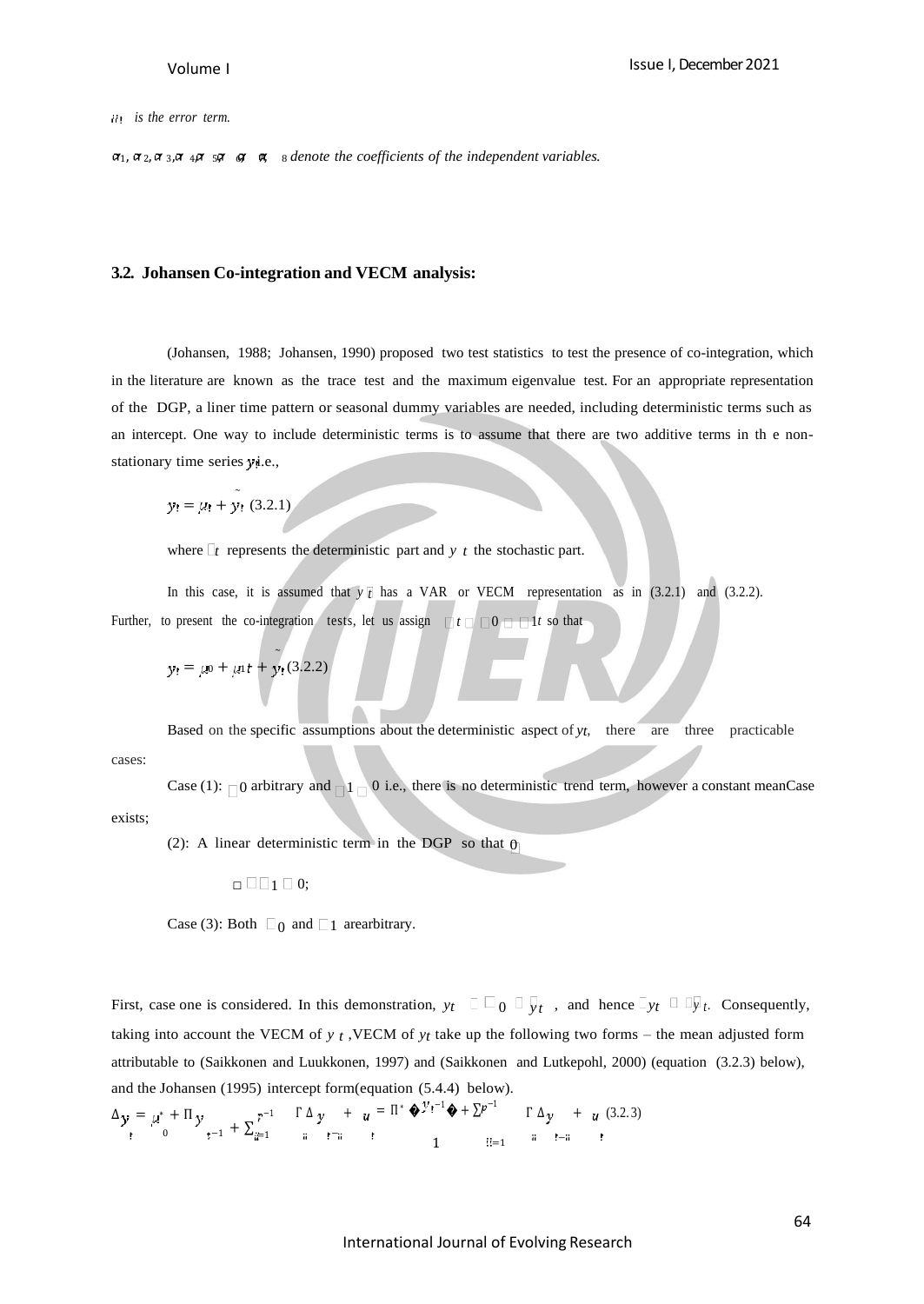**4. Energy.**

and  $\Delta y = \Pi(y - \mu) + \sum_{n=1}^{\infty} \Gamma(\mu) + \mu$  (3.2.4) −1 0 =1 −

Where  $\Pi^* = [\Pi \mu^*]$  is of order  $\oint k \times (k+1)\oint$  and  $\mu^* = -\Pi \mu$ . It may be observed that the intercept term can be incorporated into the co-integrating relationships in the latter case and thus  $\Pi^* = \alpha \beta^*$  has rank *r*.

It is obvious that both VECM versions can be used to test the rank of co -integration. Johansen (1995) considered the intercept version (3.2.4) and he and (Osterwald-Lenum, 1992) have presented the critical values for the LR test called the trace test. Table 3.2.1 gave the results of gave the results of the multivariate Johansen Juselius Cointegration and VECM tests. Table 3.2.2 gave the results of the bivariate Johansen Cointegration and VECM modelling.

| 3.2.1. Multivariate Johansen Juselius Cointegrationand VECM modelling |              |                |                    |                    |              |  |
|-----------------------------------------------------------------------|--------------|----------------|--------------------|--------------------|--------------|--|
| 1. Automobile.                                                        |              |                |                    |                    |              |  |
| Series: AUTO CMR COP ER FII GP IIP IR MS                              |              |                |                    |                    |              |  |
| Dependent Variable: D(AUTO)                                           |              |                |                    |                    |              |  |
| Lags interval (in first differences): 1 to 4                          |              |                |                    |                    |              |  |
| A. JC                                                                 |              |                | <b>B. VECM</b>     |                    |              |  |
| (None) Trace Statistic                                                | (None) Prob. | No. of $CE(s)$ | $C(1)$ Coefficient | $(C1)$ t-Statistic | $(C1)$ Prob. |  |
| 257.013***                                                            | 0.000        | 3              | $-0.029$           | $-1.869$           | 0.063        |  |
|                                                                       |              |                |                    |                    |              |  |
| 2. Banking.                                                           |              |                |                    |                    |              |  |
| Series: Bankex CMR COP ER FII GP IIP IR MS                            |              |                |                    |                    |              |  |
| Dependent Variable: D(Bankex)                                         |              |                |                    |                    |              |  |
| Lags interval (in first differences): 1 to 4                          |              |                |                    |                    |              |  |
| A. JC                                                                 |              |                | <b>B. VECM</b>     |                    |              |  |
| (None) Trace Statistic                                                | (None) Prob. | No. of $CE(s)$ | $C(1)$ Coefficient | $(C1)$ t-Statistic | $(C1)$ Prob. |  |
| 267.282***                                                            | 0.000        | 4              | $-0.078***$        | $-4.826$           | $\theta$     |  |
|                                                                       |              |                |                    |                    |              |  |
| 3. Consumer Durables.                                                 |              |                |                    |                    |              |  |
| Series: Consumer Durables CMR COP ER FII GP IIP IR MS                 |              |                |                    |                    |              |  |
| Dependent Variable: D(Consumer Durables)                              |              |                |                    |                    |              |  |
| Lags interval (in first differences): 1 to 4                          |              |                |                    |                    |              |  |
| A. JC                                                                 |              |                | <b>B. VECM</b>     |                    |              |  |
| (None) Trace Statistic                                                | (None) Prob. | No. of $CE(s)$ | $C(1)$ Coefficient | $(C1)$ t-Statistic | $(C1)$ Prob. |  |
| 266.684***                                                            | 0.000        | 4              | $-0.056***$        | $-3.579$           | 0.000        |  |
|                                                                       |              |                |                    |                    |              |  |

#### **3.2.1. Multivariate Johansen Juselius Cointegrationand VECM modelling**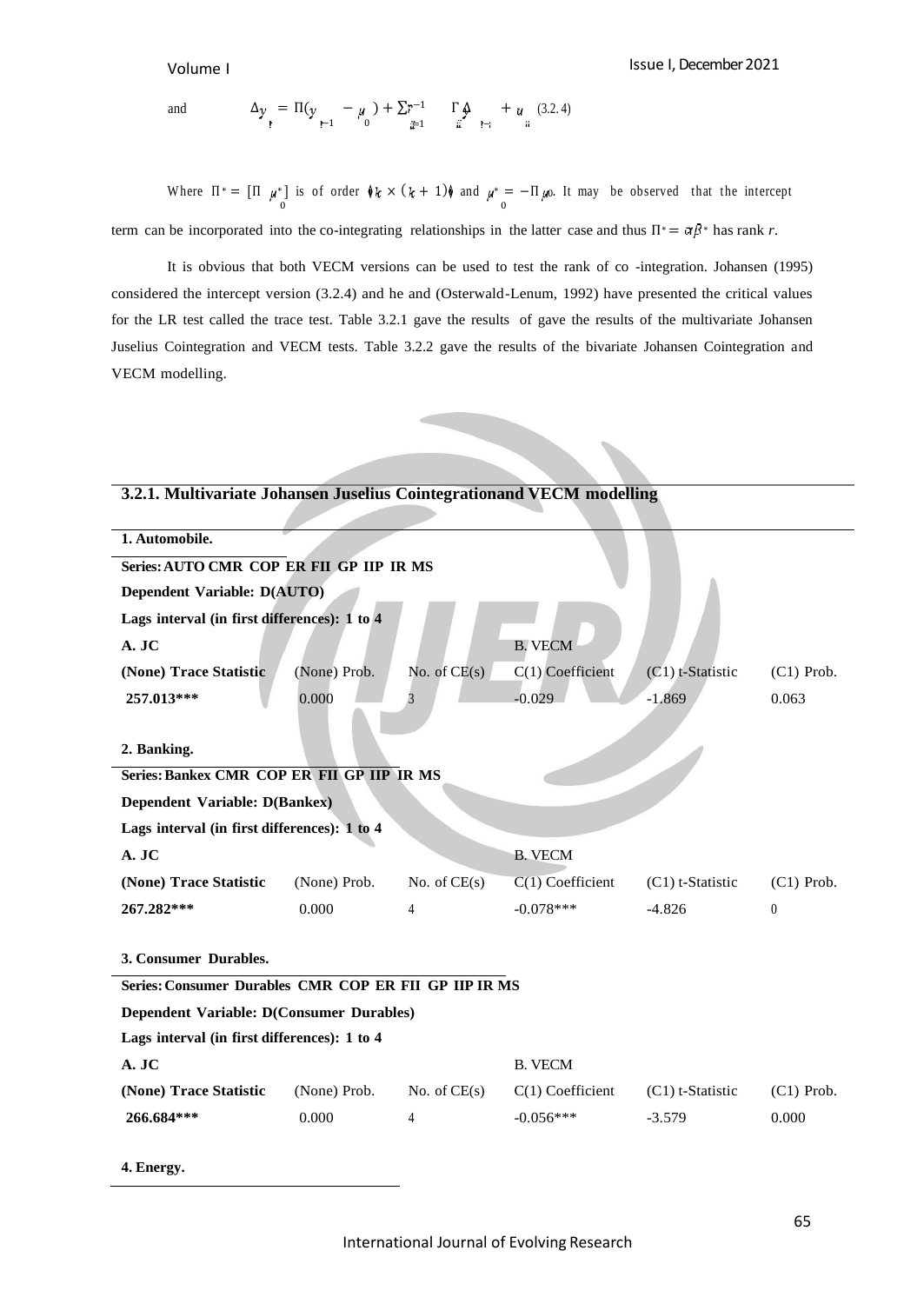| Series: Energy CMR COP ER FII GP IIP IR MS                 |              |                |                    |                    |                  |
|------------------------------------------------------------|--------------|----------------|--------------------|--------------------|------------------|
| <b>Dependent Variable: D(Energy)</b>                       |              |                |                    |                    |                  |
| Lags interval (in first differences): 1 to 4               |              |                |                    |                    |                  |
| A. JC                                                      |              |                | <b>B. VECM</b>     |                    |                  |
| (None) Trace Statistic                                     | (None) Prob. | No. of $CE(s)$ | $C(1)$ Coefficient | $(C1)$ t-Statistic | $(C1)$ Prob.     |
| 281.924***                                                 | 0.000        | 4              | $-0.022***$        | $-6.494$           | $\boldsymbol{0}$ |
|                                                            |              |                |                    |                    |                  |
| 5. Healthcare.                                             |              |                |                    |                    |                  |
| Series: Healthcare CMR COP ER FII GP IIP IR MS             |              |                |                    |                    |                  |
| Dependent Variable: D(Healthcare)                          |              |                |                    |                    |                  |
| Lags interval (in first differences): 1 to 4               |              |                |                    |                    |                  |
| A. JC                                                      |              |                | <b>B. VECM</b>     |                    |                  |
| (None) Trace Statistic                                     | (None) Prob. | No. of $CE(s)$ | $C(1)$ Coefficient | $(C1)$ t-Statistic | $(C1)$ Prob.     |
| 287.275***                                                 | 0.000        | $\overline{4}$ | $-0.031$           | $-1.518$           | 0.130            |
|                                                            |              |                |                    |                    |                  |
| 6. Industrials.                                            |              |                |                    |                    |                  |
| Series: Industrials CMR COP ER FII GP IIP IR MS            |              |                |                    |                    |                  |
| Dependent Variable: D(Industrials)                         |              |                |                    |                    |                  |
| Lags interval (in first differences): 1 to 4               |              |                |                    |                    |                  |
| A. JC                                                      |              |                | <b>B. VECM</b>     |                    |                  |
| (None) Trace Statistic                                     | (None) Prob. | No. of $CE(s)$ | $C(1)$ Coefficient | (C1) t-Statistic   | $(C1)$ Prob.     |
| 263.607***                                                 | 0.000        | 4              | $-0.068***$        | $-6.176$           | $\boldsymbol{0}$ |
| 7. Information Technology.                                 |              |                |                    |                    |                  |
| Series: Information Technology CMR COP ER FII GP IIP IR MS |              |                |                    |                    |                  |
| <b>Dependent Variable: D(Information Technology)</b>       |              |                |                    |                    |                  |
| Lags interval (in first differences): 1 to 4               |              |                |                    |                    |                  |
| A. JC                                                      |              |                | <b>B.</b> VECM     |                    |                  |
| (None) Trace Statistic                                     | (None) Prob. | No. of $CE(s)$ | $C(1)$ Coefficient | (C1) t-Statistic   | $(C1)$ Prob.     |
| 262.179***                                                 | 0.000        | 4              | $-0.029**$         | $-2.280$           | 0.023            |
|                                                            |              |                |                    |                    |                  |
| 8. Power.                                                  |              |                |                    |                    |                  |
| Series: Power CMR COP ER FII GP IIP IR MS                  |              |                |                    |                    |                  |
| Dependent Variable: D(Power)                               |              |                |                    |                    |                  |
| Lags interval (in first differences): 1 to 4               |              |                |                    |                    |                  |
| A. JC                                                      |              |                | <b>B. VECM</b>     |                    |                  |
| (None) Trace Statistic                                     | (None) Prob. | No. of $CE(s)$ | $C(1)$ Coefficient | $(C1)$ t-Statistic | $(C1)$ Prob.     |
| 277.789***                                                 | 0.000        | 5              | $-0.255***$        | $-6.479$           | $\boldsymbol{0}$ |
|                                                            |              |                |                    |                    |                  |

# **9. Realty.**

**Series:Reality CMR COP ER FII GP IIP IR MS**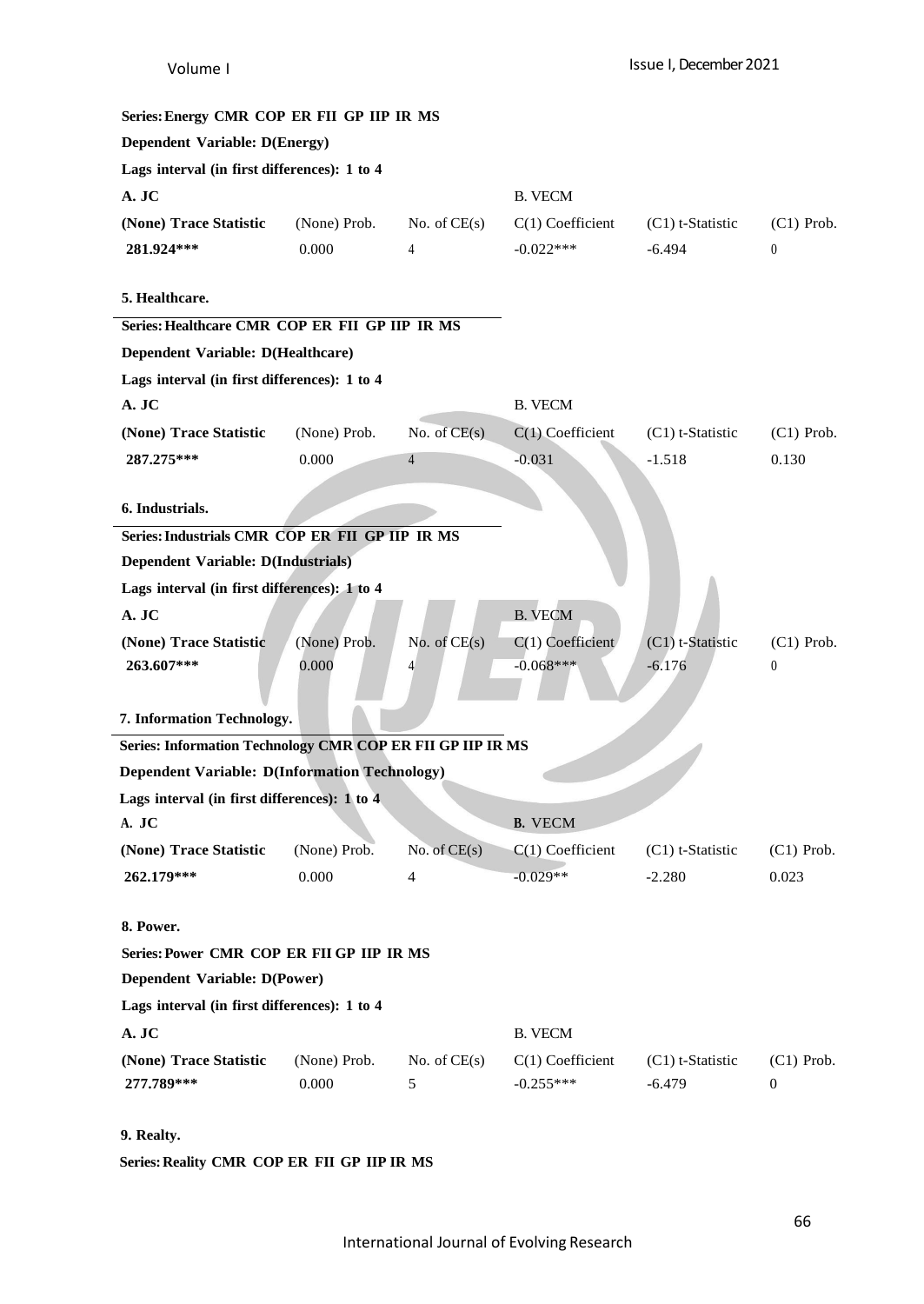| <b>Dependent Variable: D(Reality)</b>        |              |                |                    |                    |              |
|----------------------------------------------|--------------|----------------|--------------------|--------------------|--------------|
| Lags interval (in first differences): 1 to 4 |              |                |                    |                    |              |
| A. JC                                        |              |                | <b>B. VECM</b>     |                    |              |
| (None) Trace Statistic                       | (None) Prob. | No. of $CE(s)$ | $C(1)$ Coefficient | $(C1)$ t-Statistic | $(C1)$ Prob. |
| 284.522***                                   | 0.000        | 4              | $-0.080***$        | $-5.545$           | $\theta$     |
|                                              |              |                |                    |                    |              |
| 10. Telecom.                                 |              |                |                    |                    |              |
| Series: Telecom CMR COP ER FII GP IIP IR MS  |              |                |                    |                    |              |
| Dependent Variable: D(Telecom)               |              |                |                    |                    |              |
| Lags interval (in first differences): 1 to 4 |              |                |                    |                    |              |
| A. JC                                        |              |                | <b>B. VECM</b>     |                    |              |
| (None) Trace Statistic                       | (None) Prob. | No. of $CE(s)$ | $C(1)$ Coefficient | $(C1)$ t-Statistic | $(C1)$ Prob. |
| 283.200***                                   | 0.000        | 6              | $-0.080***$        | $-3.784$           | 0.000        |
|                                              |              |                |                    |                    |              |
| 11. PSU.                                     |              |                |                    |                    |              |
| Series: PSU CMR COP ER FII GP IIP IR MS      |              |                |                    |                    |              |
| Dependent Variable: D(PSU)                   |              |                |                    |                    |              |
| Lags interval (in first differences): 1 to 4 |              |                |                    |                    |              |
| A. JC                                        |              |                | <b>B. VECM</b>     |                    |              |
| (None) Trace Statistic                       | (None) Prob. | No. of $CE(s)$ | $C(1)$ Coefficient | (C1) t-Statistic   | $(C1)$ Prob. |
| 237.860***                                   | 0.000        | 2              | $-0.046***$        | $-2.700$           | 0.007        |
|                                              |              |                |                    |                    |              |
| 12. FMCG.                                    |              |                |                    |                    |              |
| Series: FMCG CMR COP ER FII GP IIP IR MS     |              |                |                    |                    |              |
| Dependent Variable: D(FMCG)                  |              |                |                    |                    |              |
| Lags interval (in first differences): 1 to 4 |              |                |                    |                    |              |
| A. JC                                        |              |                | <b>B. VECM</b>     |                    |              |
| (None) Trace Statistic                       | (None) Prob. | No. of $CE(s)$ | $C(1)$ Coefficient | $(C1)$ t-Statistic | $(C1)$ Prob. |
| 250.226***                                   | 0.000        | 4              | $-0.013$           | $-1.841$           | 0.067        |
|                                              |              |                |                    |                    |              |

**Notes: (1) The lag order of the model is based on Akaike information criterion (AIC).**

**(2) \*\* and \*\*\* indicate significant at 5 and 1 percent level of significance, respectively.**

**(3) CE(s) = Cointegrating Equations, JC = Johansen Cointegration, VECM = Vector Error Correction Modelling.**

**Table 3.2.2: Bivariate: Johansen Cointegration and Vector Error Correction Modelling (VECM).**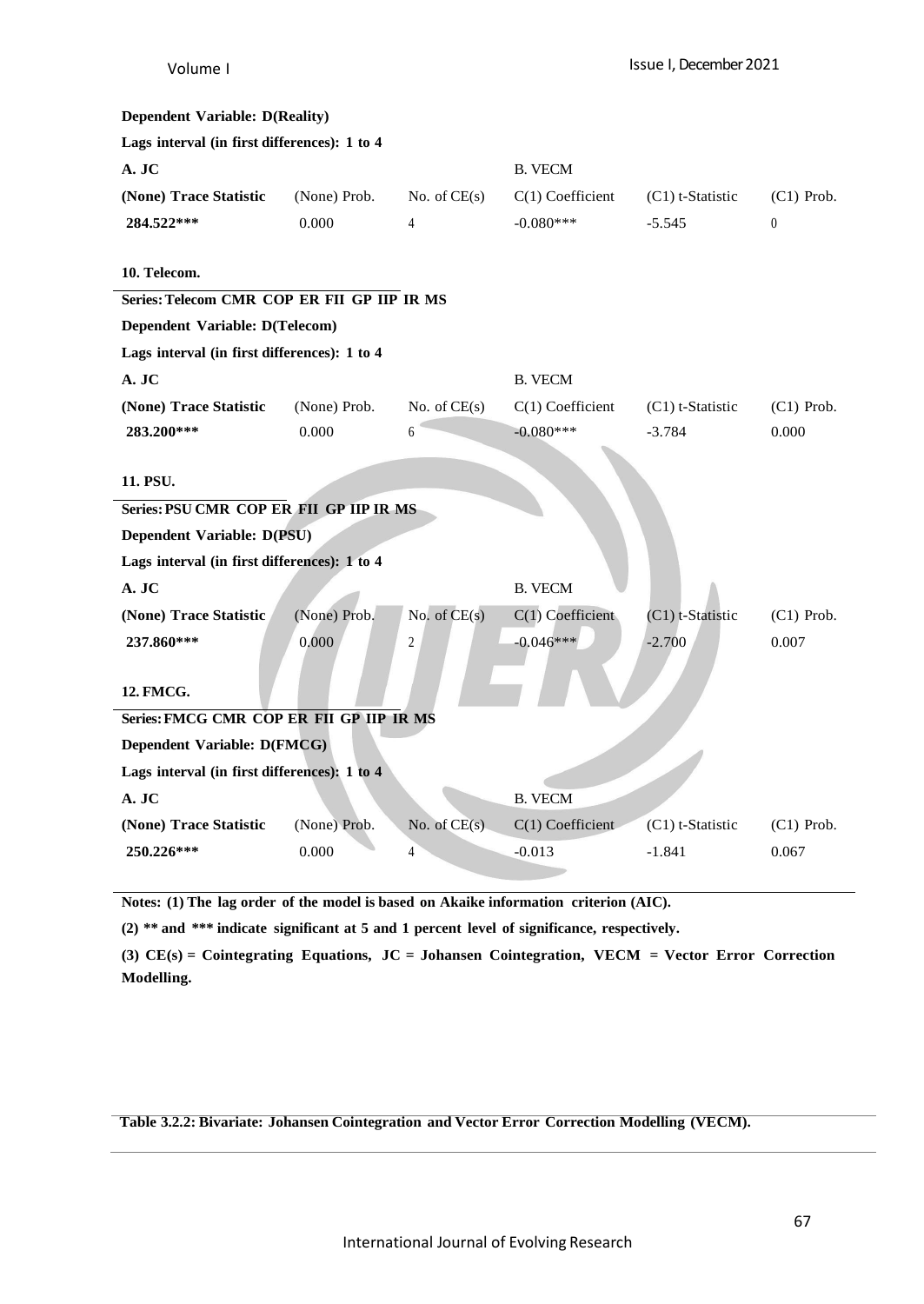# **1. Automobile.**

| A. Non-Cointegrated Series.   |                        |              |                    |                    |                |
|-------------------------------|------------------------|--------------|--------------------|--------------------|----------------|
|                               | JC                     |              |                    |                    |                |
| <b>Series</b>                 | (None) Trace Statistic | (None) Prob. |                    |                    |                |
| <b>Sensex IR</b>              | 13.885                 | 0.086        |                    |                    |                |
| <b>Sensex IIP</b>             | 14.386                 | 0.072        |                    |                    |                |
| <b>Sensex GP</b>              | 5.886                  | 0.708        |                    |                    |                |
| <b>Sensex ER</b>              | 3.458                  | 0.942        |                    |                    |                |
| <b>Sensex COP</b>             | 6.959                  | 0.582        |                    |                    |                |
| <b>B. Cointegrated Series</b> |                        |              |                    |                    |                |
|                               | <b>JC</b>              |              | <b>VECM</b>        |                    |                |
| <b>Series</b>                 | (None) Trace Statistic | (None) Prob. | $C(1)$ Coefficient | $C(1)$ T-statistic | $C(1)$ P value |
| <b>Sensex MS</b>              | 17.521**               | 0.024        | $-0.068***$        | 3.798              | 0.000          |
| <b>Sensex FII</b>             | 18.720***              | 0.015        | 0.001              | 1.528              | 0.127          |
| <b>Sensex CMR</b>             | 16.294**               | 0.024        | $-0.000$ ***       | 3.133              | 0.002          |
|                               |                        |              |                    |                    |                |
|                               |                        |              |                    |                    |                |
| 2. Consumer Durables.         |                        |              |                    |                    |                |
| A. Non-Cointegrated Series.   |                        |              |                    |                    |                |
|                               | JC                     |              |                    |                    |                |
| <b>Series</b>                 | (None) Trace Statistic | (None) Prob. |                    |                    |                |
| <b>Sensex IR</b>              | 13.039                 | 0.113        |                    |                    |                |
| <b>Sensex IIP</b>             | 16.354                 | 0.037        |                    |                    |                |
| <b>Sensex GP</b>              | 7.650                  | 0.503        |                    |                    |                |
| <b>Sensex ER</b>              | 6.308                  | 0.659        |                    |                    |                |
| <b>Sensex COP</b>             | 7.236                  | 0.550        |                    |                    |                |
| <b>B. Cointegrated Series</b> |                        |              |                    |                    |                |
|                               | <b>JC</b>              |              | <b>VECM</b>        |                    |                |
| <b>Series</b>                 | (None) Trace Statistic | (None) Prob. | C(1) Coefficient   | $C(1)$ T-statistic | $C(1)$ P value |
| <b>Sensex MS</b>              | 18.238**               | $0.018 -$    | $-0.033**$         | $-2.314$           | 0.021          |
| <b>Sensex FII</b>             | 30.782***              | 0.000        | $0.005***$         | 2.721              | 0.007          |
| <b>Sensex CMR</b>             | 20.265***              | 0.008        | $0.006***$         | 3.587              | 0.000          |

# **3. Healthcare.**

| A. Non-Cointegrated Series. |                        |              |  |  |  |  |
|-----------------------------|------------------------|--------------|--|--|--|--|
|                             | JС                     |              |  |  |  |  |
| <b>Series</b>               | (None) Trace Statistic | (None) Prob. |  |  |  |  |
| <b>Sensex IR</b>            | 14.720                 | 0.065        |  |  |  |  |
| <b>Sensex IIP</b>           | 12.159                 | 0.149        |  |  |  |  |
| <b>Sensex GP</b>            | 7.406                  | 0.530        |  |  |  |  |
| <b>Sensex ER</b>            | 4.660                  | 0.843        |  |  |  |  |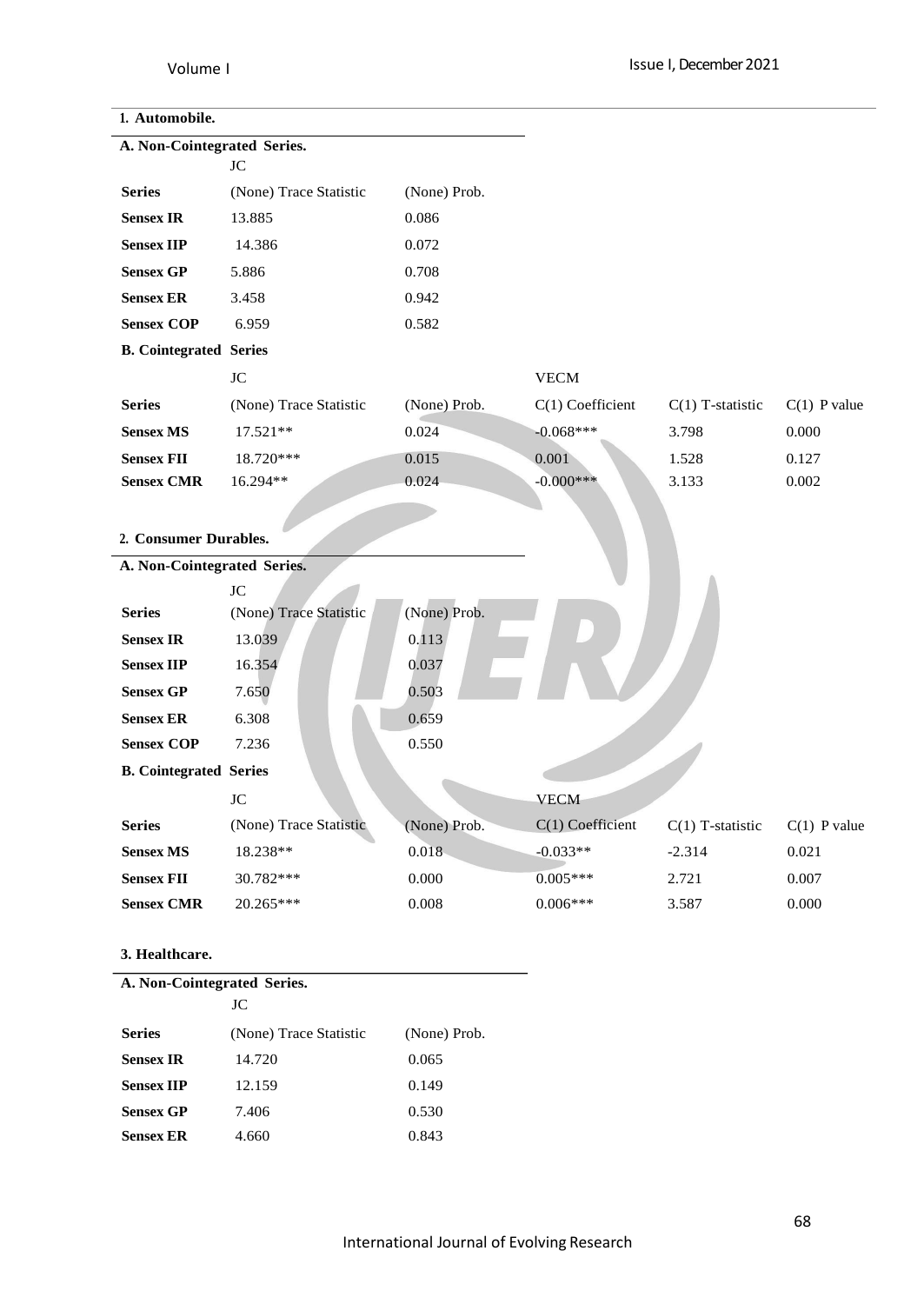Issue I, December 2021

| <b>Sensex COP</b>                     | 6.994                  | 0.578                 |                                   |                    |                |
|---------------------------------------|------------------------|-----------------------|-----------------------------------|--------------------|----------------|
| <b>Sensex CMR</b>                     | 12.818                 | 0.121                 |                                   |                    |                |
|                                       |                        |                       |                                   |                    |                |
| <b>B. Cointegrated Series</b>         | JC                     |                       | <b>VECM</b>                       |                    |                |
| <b>Series</b>                         | (None) Trace Statistic |                       |                                   |                    | $C(1)$ P value |
|                                       | 17.856**               | (None) Prob.<br>0.021 | $C(1)$ Coefficient<br>$-0.049***$ | $C(1)$ T-statistic |                |
| <b>Sensex MS</b><br><b>Sensex FII</b> | 19.985***              | 0.009                 | 0.000                             | $-2.675$<br>0.468  | 0.008<br>0.639 |
|                                       |                        |                       |                                   |                    |                |
| 4. Information Technology.            |                        |                       |                                   |                    |                |
| A. Non-Cointegrated Series.           |                        |                       |                                   |                    |                |
|                                       | JC                     |                       |                                   |                    |                |
| <b>Series</b>                         | (None) Trace Statistic | (None) Prob.          |                                   |                    |                |
| <b>Sensex IIP</b>                     | 15.317                 | 0.053                 |                                   |                    |                |
| <b>Sensex GP</b>                      | 10.533                 | 0.241                 |                                   |                    |                |
| <b>Sensex ER</b>                      | 7.854                  | 0.481                 |                                   |                    |                |
| <b>Sensex COP</b>                     | 8.016                  | 0.463                 |                                   |                    |                |
| <b>Sensex CMR</b>                     | 13.889                 | 0.086                 |                                   |                    |                |
| <b>B. Cointegrated Series</b>         |                        |                       |                                   |                    |                |
|                                       | JC                     |                       | <b>VECM</b>                       |                    |                |
| <b>Series</b>                         | (None) Trace Statistic | (None) Prob.          | $C(1)$ Coefficient                | $C(1)$ T-statistic | $C(1)$ P value |
| <b>Sensex MS</b>                      | 17.446**               | 0.025                 | $-0.062***$                       | $-2.848$           | 0.004          |
| <b>Sensex IR</b>                      | 15.774**               | 0.045                 | $-0.002***$                       | $-3.601$           | 0.000          |
| <b>Sensex FII</b>                     | 21.295***              | 0.006                 | 0.000                             | 0.104              | 0.916          |
|                                       |                        |                       |                                   |                    |                |
| 5. PSU.                               |                        |                       |                                   |                    |                |
| A. Non-Cointegrated Series.           |                        |                       |                                   |                    |                |
|                                       | $\rm JC$               |                       |                                   |                    |                |
| <b>Series</b>                         | (None) Trace Statistic | (None) Prob.          |                                   |                    |                |
| <b>Sensex IR</b><br><b>Sensex IIP</b> | 15.281                 | 0.053<br>0.156        |                                   |                    |                |
| <b>Sensex GP</b>                      | 12.012                 |                       |                                   |                    |                |
| <b>Sensex ER</b>                      | 9.916                  | 0.287<br>0.946        |                                   |                    |                |
| <b>Sensex COP</b>                     | 3.384<br>13.932        | 0.084                 |                                   |                    |                |
|                                       |                        |                       |                                   |                    |                |
| <b>B. Cointegrated Series</b>         |                        |                       |                                   |                    |                |
|                                       | $\rm JC$               |                       | <b>VECM</b>                       |                    |                |
| <b>Series</b>                         | (None) Trace Statistic | (None) Prob.          | $C(1)$ Coefficient                | $C(1)$ T-statistic | $C(1)$ P value |
| <b>Sensex MS</b>                      | 24.303***              | 0.001                 | $-0.013$                          | $-0.969$           | 0.333          |
| <b>Sensex FII</b>                     | 24.496***              | 0.001                 | 0.000                             | 1.693              | 0.091          |
| <b>Sensex CMR</b>                     | 19.177**               | 0.013                 | $-0.011***$                       | $-3.248$           | 0.001          |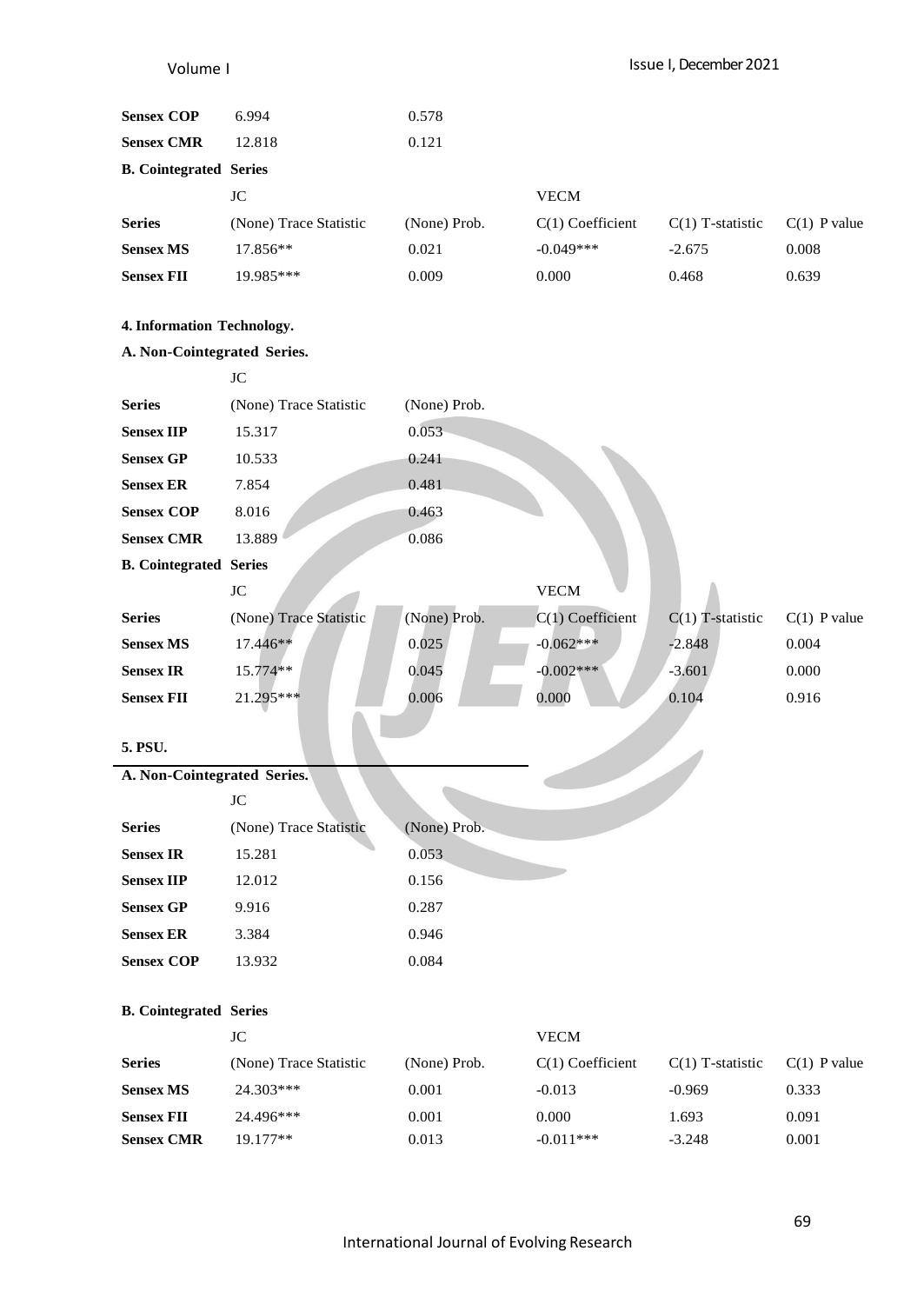# **6. Banking.**

| A. Non-Cointegrated Series.   |                        |              |                    |                    |                |
|-------------------------------|------------------------|--------------|--------------------|--------------------|----------------|
|                               | $\rm JC$               |              |                    |                    |                |
| <b>Series</b>                 | (None) Trace Statistic | (None) Prob. |                    |                    |                |
| <b>Sensex IR</b>              | 10.671                 | 0.232        |                    |                    |                |
| <b>Sensex IIP</b>             | 12.903                 | 0.118        |                    |                    |                |
| <b>Sensex GP</b>              | 7.453                  | 0.525        |                    |                    |                |
| <b>Sensex ER</b>              | 12.647                 | 0.128        |                    |                    |                |
| <b>Sensex COP</b>             | 11.284                 | 0.194        |                    |                    |                |
| <b>Sensex CMR</b>             | 13.808                 | 0.088        |                    |                    |                |
| <b>B. Cointegrated Series</b> |                        |              |                    |                    |                |
|                               | $\rm JC$               |              | <b>VECM</b>        |                    |                |
| <b>Series</b>                 | (None) Trace Statistic | (None) Prob. | $C(1)$ Coefficient | $C(1)$ T-statistic | $C(1)$ P value |
| <b>Sensex MS</b>              | 41.145***              | 0.000        | 0.000              | $-0.115$           | 0.908          |
| <b>Sensex FII</b>             | 23.534***              | 0.002        | $-0.003***$        | $-2.926$           | 0.004          |
|                               |                        |              |                    |                    |                |
| 7. Energy.                    |                        |              |                    |                    |                |
| A. Non-Cointegrated Series.   |                        |              |                    |                    |                |
|                               | <b>JC</b>              |              |                    |                    |                |
| <b>Series</b>                 | (None) Trace Statistic | (None) Prob. |                    |                    |                |
| <b>Sensex IR</b>              | 12.614                 | 0.129        |                    |                    |                |
| <b>Sensex GP</b>              | 13.121                 | 0.110        |                    |                    |                |
| <b>Sensex ER</b>              | 10.286                 | 0.259        |                    |                    |                |
| <b>B.</b> Cointegrated Series |                        |              |                    |                    |                |
|                               | $\rm JC$               |              | <b>VECM</b>        |                    |                |
| <b>Series</b>                 | (None) Trace Statistic | (None) Prob. | C(1) Coefficient   | $C(1)$ T-statistic | $C(1)$ P value |
| <b>Sensex MS</b>              | 41.730***              | 0.000        | 0.000              | $-0.496$           | 0.620          |
| <b>Sensex IIP</b>             | 21.621***              | 0.005        | $-0.028$           | $-1.551$           | 0.123          |
| <b>Sensex FII</b>             | 35.899***              | 0.000        | $0.009***$         | 4.661              | 0.000          |
| <b>Sensex COP</b>             | 17.366**               | 0.025        | $-0.078***$        | $-4.485$           | 0.000          |
| <b>Sensex CMR</b>             | 17.779**               | 0.022        | $-0.031***$        | $-3.354$           | 0.001          |
|                               |                        |              |                    |                    |                |
| 8. Industrial.                |                        |              |                    |                    |                |
| A. Non-Cointegrated Series.   |                        |              |                    |                    |                |
|                               | $\rm JC$               |              |                    |                    |                |
| <b>Series</b>                 | (None) Trace Statistic | (None) Prob. |                    |                    |                |
| <b>Sensex IR</b>              | 12.498                 | 0.134        |                    |                    |                |
| <b>Sensex GP</b>              | 9.692                  | 0.305        |                    |                    |                |
| <b>Sensex ER</b>              | 14.755                 | 0.064        |                    |                    |                |

**B. Cointegrated Series**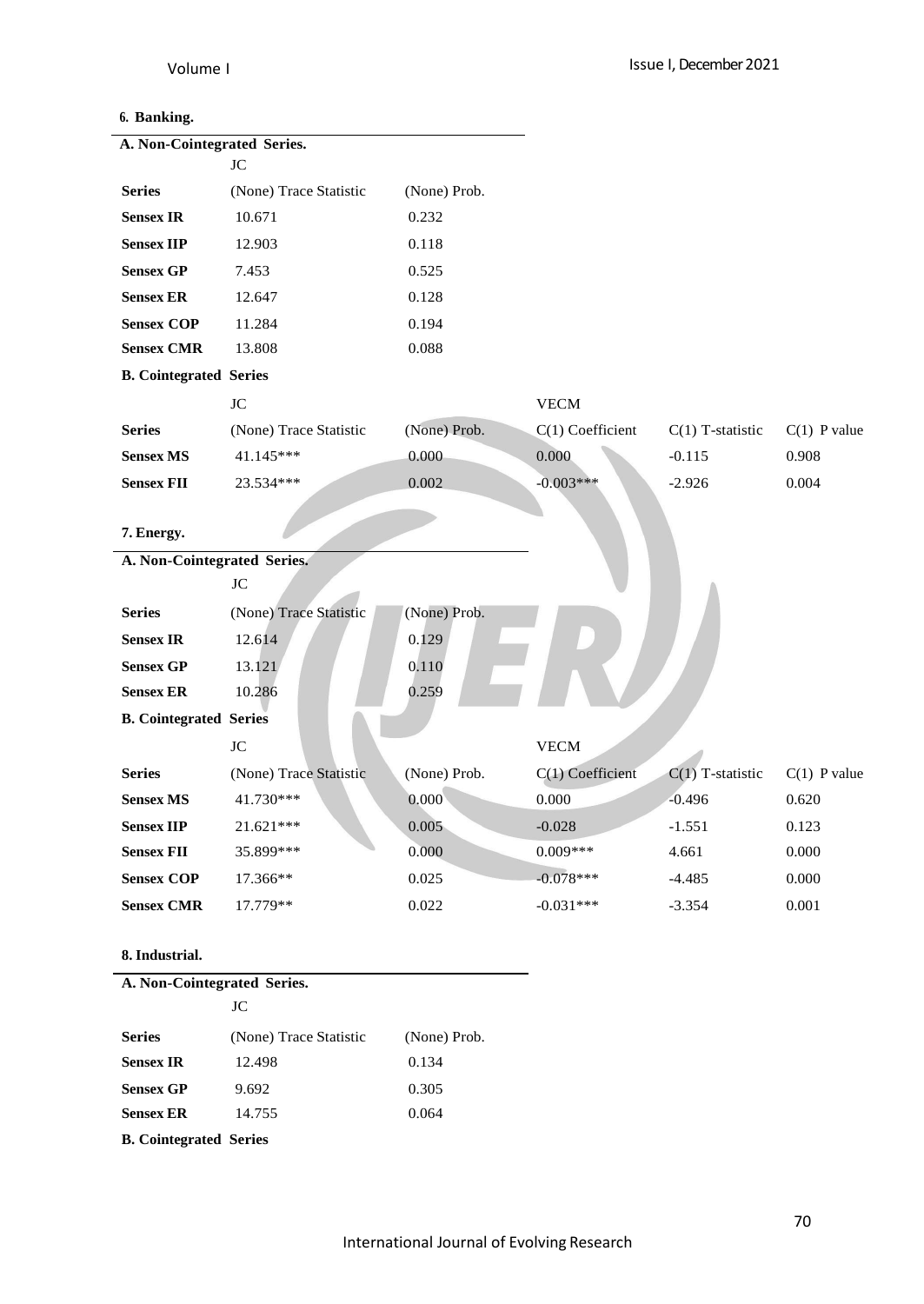|                   | JC                     |              | <b>VECM</b>        |                    |                |
|-------------------|------------------------|--------------|--------------------|--------------------|----------------|
| <b>Series</b>     | (None) Trace Statistic | (None) Prob. | $C(1)$ Coefficient | $C(1)$ T-statistic | $C(1)$ P value |
| <b>Sensex MS</b>  | $41.307***$            | 0.000        | 0.001              | 0.189              | 0.850          |
| <b>Sensex IIP</b> | $17.175**$             | 0.027        | $-0.010$           | $-1.133$           | 0.259          |
| <b>Sensex FII</b> | $31.558***$            | 0.000        | $-0.005***$        | $-3.935$           | 0.000          |
| <b>Sensex COP</b> | 16.855**               | 0.031        | $-0.059***$        | $-3.554$           | 0.000          |
| <b>Sensex CMR</b> | 16.545**               | 0.034        | $-0.005***$        | $-2.719$           | 0.007          |

# **9. Power.**

| A. Non-Cointegrated Series.   |                        |              |                    |                    |                |
|-------------------------------|------------------------|--------------|--------------------|--------------------|----------------|
|                               | JC                     |              |                    |                    |                |
| <b>Series</b>                 | (None) Trace Statistic | (None) Prob. |                    |                    |                |
| <b>Sensex IR</b>              | 12.615                 | 0.129        |                    |                    |                |
| <b>Sensex ER</b>              | 12.772                 | 0.123        |                    |                    |                |
| <b>B.</b> Cointegrated Series |                        |              |                    |                    |                |
|                               | <b>JC</b>              |              | <b>VECM</b>        |                    |                |
| <b>Series</b>                 | (None) Trace Statistic | (None) Prob. | C(1) Coefficient   | $C(1)$ T-statistic | $C(1)$ P value |
| <b>Sensex MS</b>              | 42.112***              | 0.000        | 5E-06              | 0.009              | 0.992          |
| <b>Sensex IIP</b>             | 18.312**               | 0.018        | $-4E-02$           | $-1.592$           | 0.114          |
| <b>Sensex GP</b>              | 19.950***              | 0.009        | $-9E-02***$        | $-2.640$           | 0.009          |
| <b>Sensex FII</b>             | 37.497***              | 0.000        | 6E-03***           | 3.557              | 0.000          |
| <b>Sensex COP</b>             | 16.388**               | 0.036        | $-4E-02***$        | $-3.061$           | 0.002          |
| <b>Sensex CMR</b>             | 32.694***              | 0.000        | $-1E-01***$        | $-5.370$           | 0.000          |
|                               |                        |              |                    |                    |                |
| 10. Realty.                   |                        |              |                    |                    |                |
| A. Non-Cointegrated Series.   |                        |              |                    |                    |                |
|                               | JC                     |              |                    |                    |                |
| <b>Series</b>                 | (None) Trace Statistic | (None) Prob. |                    |                    |                |
| <b>Sensex IR</b>              | 7.702                  | 0.497        |                    |                    |                |
| <b>Sensex IIP</b>             | 15.000                 | 0.059        |                    |                    |                |
| <b>Sensex GP</b>              | 14.356                 | 0.073        |                    |                    |                |
| <b>Sensex ER</b>              | 12.642                 | 0.128        |                    |                    |                |
| <b>Sensex COP</b>             | 13.020                 | 0.114        |                    |                    |                |
| <b>B.</b> Cointegrated Series |                        |              |                    |                    |                |
|                               | <b>JC</b>              |              | <b>VECM</b>        |                    |                |
| <b>Series</b>                 | (None) Trace Statistic | (None) Prob. | $C(1)$ Coefficient | $C(1)$ T-statistic | $C(1)$ P value |
| <b>Sensex MS</b>              | 41.382***              | 0.000        | $-0.001$           | $-0.826$           | 0.410          |
| <b>Sensex FII</b>             |                        |              |                    |                    |                |
|                               | 28.561***              | 0.000        | $-0.015***$        | $-4.274$           | 0.000          |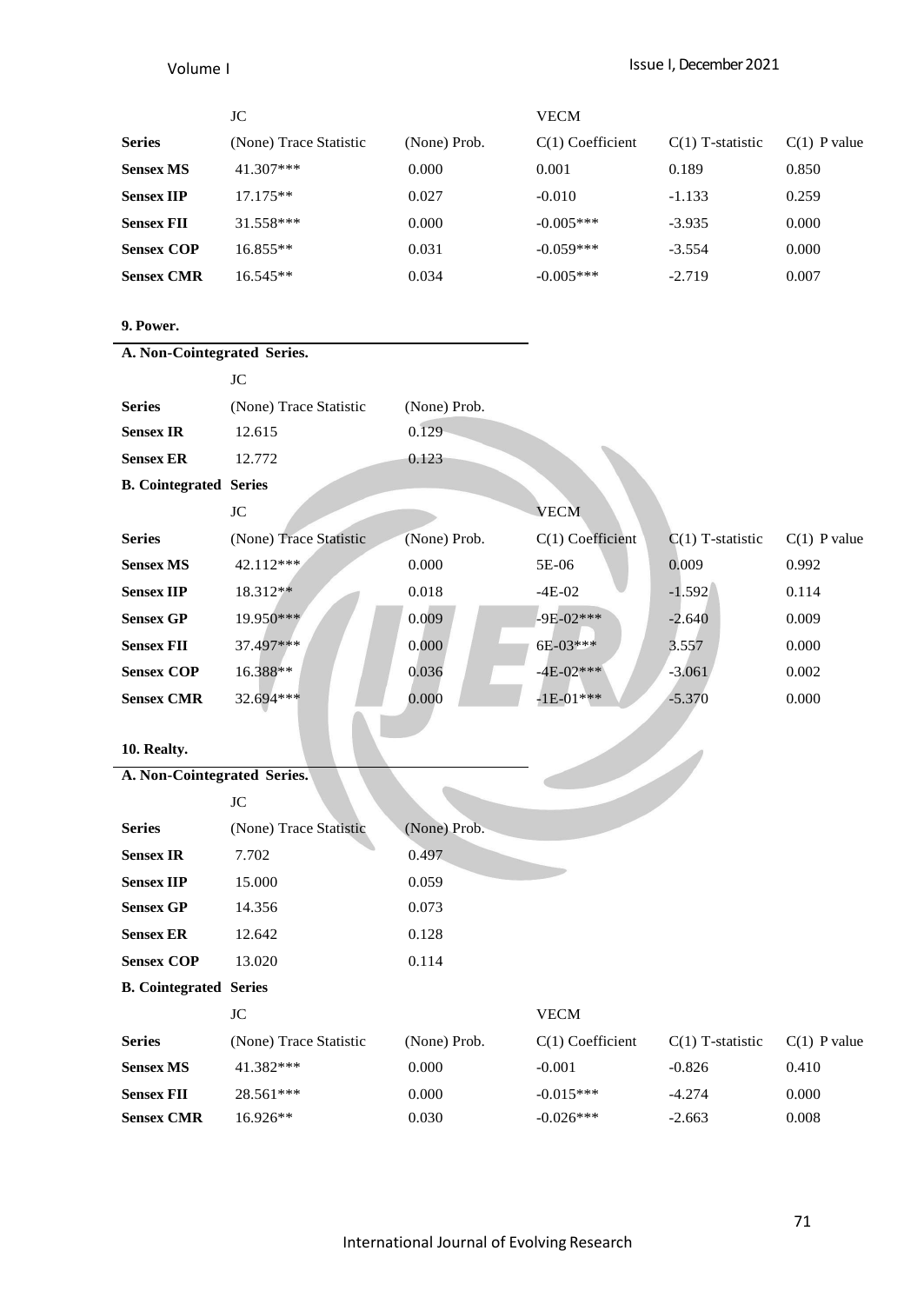### **11. Telecom.**

| A. Non-Cointegrated Series.   |                        |              |                    |                    |                |
|-------------------------------|------------------------|--------------|--------------------|--------------------|----------------|
|                               | <b>JC</b>              |              |                    |                    |                |
| <b>Series</b>                 | (None) Trace Statistic | (None) Prob. |                    |                    |                |
| <b>Sensex IR</b>              | 10.859                 | 0.220        |                    |                    |                |
| <b>Sensex ER</b>              | 8.642                  | 0.399        |                    |                    |                |
| <b>Sensex COP</b>             | 12.054                 | 0.154        |                    |                    |                |
| <b>Sensex CMR</b>             | 15.235                 | 0.054        |                    |                    |                |
| <b>B.</b> Cointegrated Series |                        |              |                    |                    |                |
|                               | $\rm JC$               |              | <b>VECM</b>        |                    |                |
| <b>Series</b>                 | (None) Trace Statistic | (None) Prob. | $C(1)$ Coefficient | $C(1)$ T-statistic | $C(1)$ P value |
| <b>Sensex MS</b>              | 41.041***              | 0.000        | 0.630              | $-0.481$           | 0.630          |
| <b>Sensex IIP</b>             | 15.880**               | 0.043        | 0.612              | $-0.508$           | 0.612          |
| <b>Sensex GP</b>              | 15.581**               | 0.048        | $0.018**$          | $-2.380$           | 0.018          |
| <b>Sensex FII</b>             | 30.591***              | 0.000        | $0.000***$         | $-3.614$           | 0.000          |
|                               |                        |              |                    |                    |                |
| 12. FMCG.                     |                        |              |                    |                    |                |
| A. Non-Cointegrated Series.   |                        |              |                    |                    |                |
|                               | JC                     |              |                    |                    |                |
| <b>Series</b>                 | (None) Trace Statistic | (None) Prob. |                    |                    |                |
| <b>Sensex IR</b>              | 14.684                 | 0.066        |                    |                    |                |
| <b>Sensex IIP</b>             | 13.534                 | 0.096        |                    |                    |                |
| <b>Sensex GP</b>              | 10.359                 | 0.254        |                    |                    |                |
| <b>Sensex ER</b>              | 9.042                  | 0.361        |                    |                    |                |
| <b>Sensex COP</b>             | 12.843                 | 0.120        |                    |                    |                |
| <b>B.</b> Cointegrated Series |                        |              |                    |                    |                |
|                               | $\rm JC$               |              | <b>VECM</b>        |                    |                |
| <b>Series</b>                 | (None) Trace Statistic | (None) Prob. | C(1) Coefficient   | $C(1)$ T-statistic | $C(1)$ P value |
| <b>Sensex MS</b>              | 21.090***              | 0.006        | $-0.037***$        | $-2.828$           | 0.005          |
| <b>Sensex FII</b>             | 22.873***              | 0.003        | 0.002              | 1.531              | 0.127          |
| <b>Sensex CMR</b>             | 16.966**               | 0.029        | $0.003**$          | 2.447              | 0.015          |
|                               |                        |              |                    |                    |                |

**Note: (1) The lag order of the model is based on Akaike information criterion (AIC).**

**(2) \*\* and \*\*\* indicate significant at 5 and 1 percent level of significance, respectively.**

**(3) CE(s) = Cointegrating Equations, JC = Johansen Cointegration, VECM = Vector Error Correction Modelling.**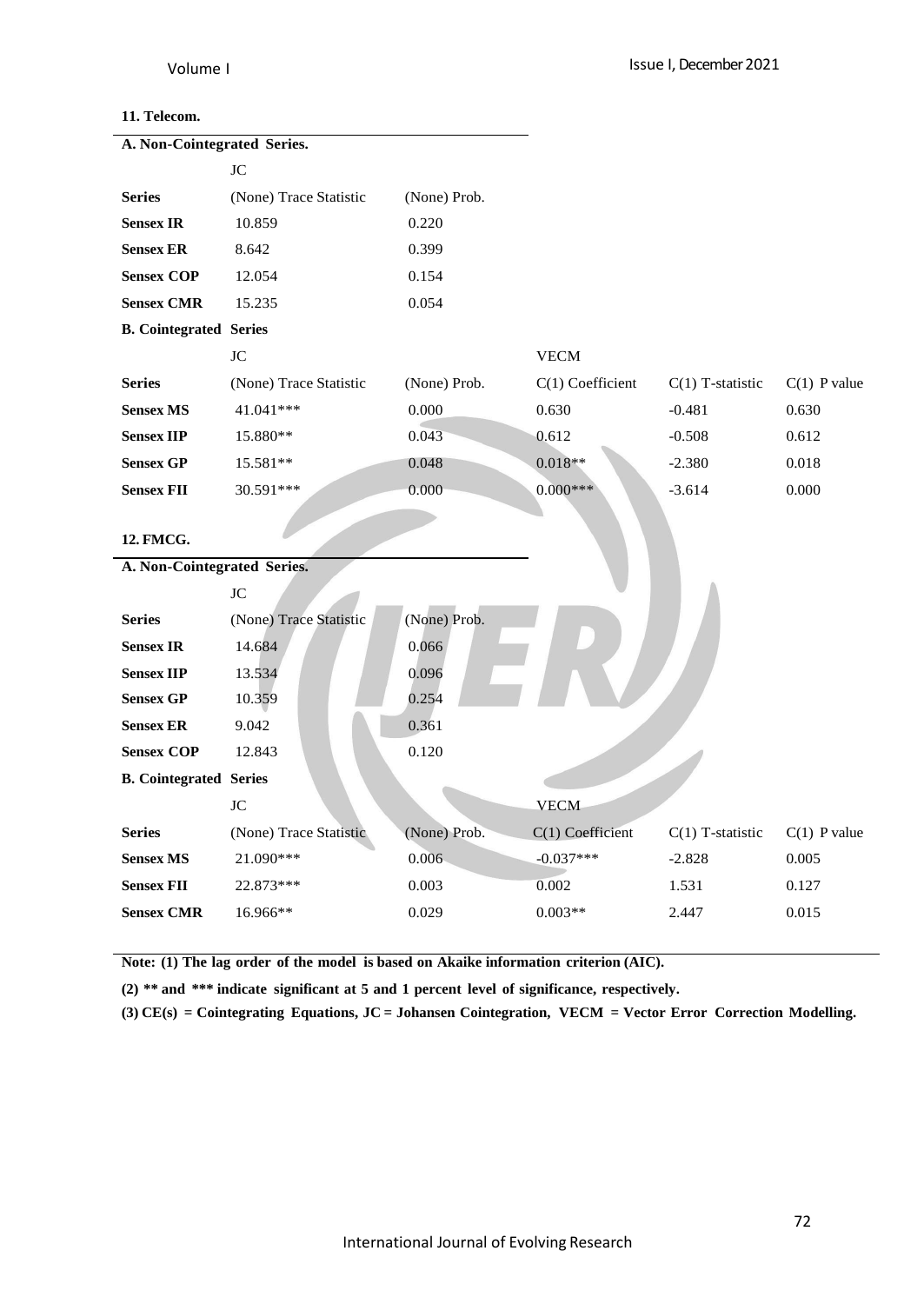#### **3.3. Short-run Granger Causality Analysis:**

Granger-causality test is performed to evaluate whether there are lead-lag relationships between Index returns and various macroeconomic variables. The Granger test based on a VAR model in differences is appropriate when the long-run analysis indicates that there is no long-run relationship between variables that are integrated of same order, i.e.,  $y1t$ ,  $y2t$  ~  $I(1)$ . As in Enders (2004), if a variable's time series is non-stationary, *I*(1) and is not co-integrated, the Granger-causality test starts with the VAR model being estimated in the following differences.

$$
\Delta y_{1!} = \alpha_{1} u + \sum_{\substack{\mu=1\\ \mu \neq j}}^p \beta_{1\mu} \Delta y_{1! - \mu} + \sum_{\substack{\mu=1\\ \mu \neq j}}^p \gamma_{2i} y_{2! - \mu} + u_{1!}
$$
\n(3.3.1)\n
$$
\Delta y_{2!} = \alpha_{2} u + \sum_{\substack{\mu=1\\ \mu \neq j}}^p \beta_{2} \Delta y_{2 \mu} + \sum_{\substack{\mu=1\\ \mu \neq j}}^p \gamma_{\mu} y_{1! - \mu} + u_{2\mu}
$$

Where  $\Box y_{1t}$  and  $\Box y_{2t}$  are the first differences of time series under investigation;  $\Box \Box \Box$ ,  $\Box$  and larethe paramet ers to be estimated and,  $\overline{ii}$  and  $\overline{ii}$  are white noise error terms. Tables 3.3.1. present ed the results of the pairwise Granger causality tests.

### **Table 3.3.1: Pairwise Granger Causality Tests.**

| 1. S&P BSE Automobile:          |                    |       |          |
|---------------------------------|--------------------|-------|----------|
| <b>Null Hypothesis:</b>         | <b>F-Statistic</b> | Prob. | Decision |
| <b>CMR</b> dnc S&P BSE AUTO     | $2.620**$          | 0.025 | Rejected |
| COP dnc S&P BSE AUTO            | 1.354              | 0.243 | Accepted |
| ER dnc S&P BSE AUTO             | 1.756              | 0.123 | Accepted |
| FII dnc S&P BSE AUTO            | $3.355***$         | 0.006 | Rejected |
| GP dnc S&P BSE AUTO             | 1.168              | 0.325 | Accepted |
| <b>IIP dnc S&amp;P BSE AUTO</b> | 1.504              | 0.190 | Accepted |
| IR dnc S&P BSE AUTO             | 0.790              | 0.557 | Accepted |
| MS dnc S&P BSE AUTO             | 0.966              | 0.439 | Accepted |
|                                 |                    |       |          |
| 2. Banking:                     |                    |       |          |
| <b>Null Hypothesis:</b>         | <b>F-Statistic</b> | Prob. | Decision |
|                                 |                    |       |          |

| <b>CMR</b> dnc S&P BSE BANKEX      | $3.225***$ | 0.008 | Rejected |
|------------------------------------|------------|-------|----------|
| <b>COP dnc S&amp;P BSE BANKEX</b>  | $2.534**$  | 0.031 | Rejected |
| ER dnc S&P BSE BANKEX              | $2.564**$  | 0.030 | Rejected |
| <b>FIIS dnc S&amp;P BSE BANKEX</b> | $3.643***$ | 0.004 | Rejected |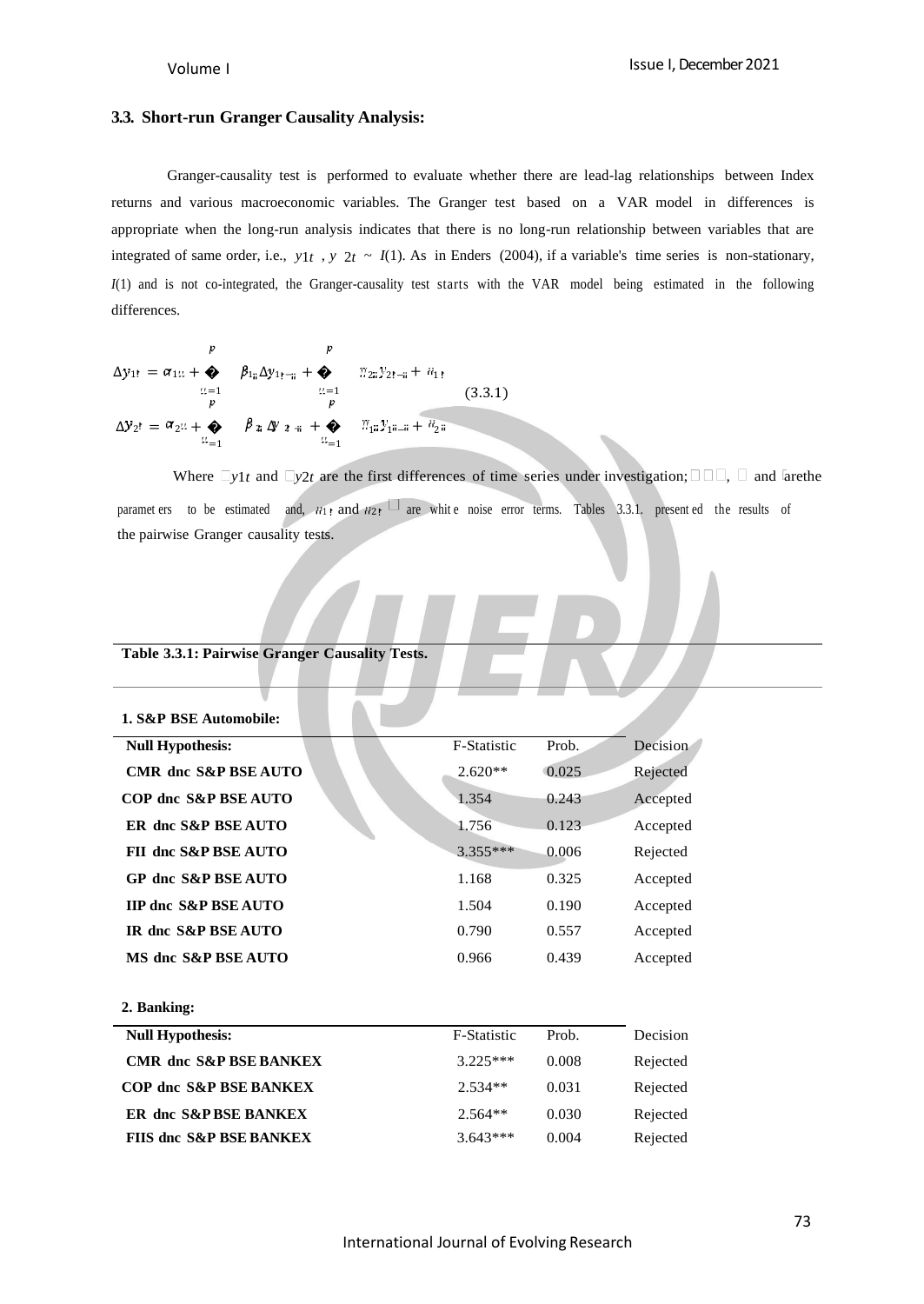| <b>GP dnc S&amp;P BSE BANKEX</b>  | 0.520 | 0.760 | Accepted |
|-----------------------------------|-------|-------|----------|
| <b>IIP dnc S&amp;P BSE BANKEX</b> | 1.659 | 0.149 | Accepted |
| IR dnc S&P BSE BANKEX             | 0.452 | 0.810 | Accepted |
| MS dnc S&P BSE BANKEX             | 0.240 | 0.944 | Accepted |

**3. Consumer Durables:**

| <b>Null Hypothesis:</b>                      | <b>F-Statistic</b> | Prob. | Decision |
|----------------------------------------------|--------------------|-------|----------|
| CMR dnc S&P BSE CONSUMER DURABLES            | 3.392 ***          | 0.005 | Rejected |
| <b>COP dnc S&amp;P BSE CONSUMER DURABLES</b> | 1.633              | 0.152 | Accepted |
| <b>ER dnc S&amp;P BSE CONSUMER DURABLES</b>  | 1.472              | 0.200 | Accepted |
| <b>FII dnc S&amp;P BSE CONSUMER DURABLES</b> | $4.024***$         | 0.001 | Rejected |
| <b>GP dnc S&amp;P BSE CONSUMER DURABLES</b>  | 0.436              | 0.822 | Accepted |
| <b>IIP dnc S&amp;P BSE CONSUMER DURABLES</b> | 1.244              | 0.290 | Accepted |
| <b>IR dnc S&amp;P BSE CONSUMER DURABLES</b>  | 1.540              | 0.178 | Accepted |
| <b>MS dnc S&amp;P BSE CONSUMER DURABLES</b>  | 0.216              | 0.955 | Accepted |
|                                              |                    |       |          |

**4. S&P BSE S&P BSE ENERGY:**

| <b>Null Hypothesis:</b>           | <b>F-Statistic</b> | Prob.    | Decision |
|-----------------------------------|--------------------|----------|----------|
| <b>CMR</b> dnc S&P BSE ENERGY     | 6.249              | 3.00E-05 | Accepted |
| <b>COP dnc S&amp;P BSE ENERGY</b> | $4.417***$         | 0.001    | Rejected |
| <b>ER dnc S&amp;PBSE ENERGY</b>   | $2.048*$           | 0.076    | Rejected |
| FIIS dnc S&P BSE ENERGY           | 6.113              | 4.00E-05 | Accepted |
| <b>GP dnc S&amp;P BSE ENERGY</b>  | 0.851              | 0.516    | Accepted |
| <b>IIP dnc S&amp;PBSE ENERGY</b>  | 1.615              | 0.160    | Accepted |
| <b>IR dnc S&amp;P BSE ENERGY</b>  | 0.996              | 0.422    | Accepted |
| MS dnc S&P BSE ENERGY             | 0.631              | 0.675    | Accepted |
|                                   |                    |          |          |
| 5. Healthcare:                    |                    |          |          |

| <b>Null Hypothesis:</b>               | <b>F-Statistic</b> | Prob. | Decision |
|---------------------------------------|--------------------|-------|----------|
| <b>CMR dnc S&amp;P BSE HEALTHCARE</b> | $2.306**$          | 0.045 | Rejected |
| <b>COP dnc S&amp;P BSE HEALTHCARE</b> | 0.174              | 0.972 | Accepted |
| ER dnc S&P BSE HEALTHCARE             | 0.314              | 0.903 | Accepted |
| <b>FII dnc S&amp;P BSE HEALTHCARE</b> | 4.398***           | 0.000 | Rejected |
| <b>GP dnc S&amp;P BSE HEALTHCARE</b>  | 0.467              | 0.800 | Accepted |
| <b>IIP dnc S&amp;P BSE HEALTHCARE</b> | 1.000              | 0.418 | Accepted |
| IR dnc S&P BSE HEALTHCARE             | $2.527**$          | 0.030 | Rejected |
| MS dnc S&P BSE HEALTHCARE             | 0.143              | 0.981 | Accepted |
| <b>6. S&amp;P BSE INDUSTRIALS:</b>    |                    |       |          |
| <b>Null Hypothesis:</b>               | F-Statistic        | Prob. | Decision |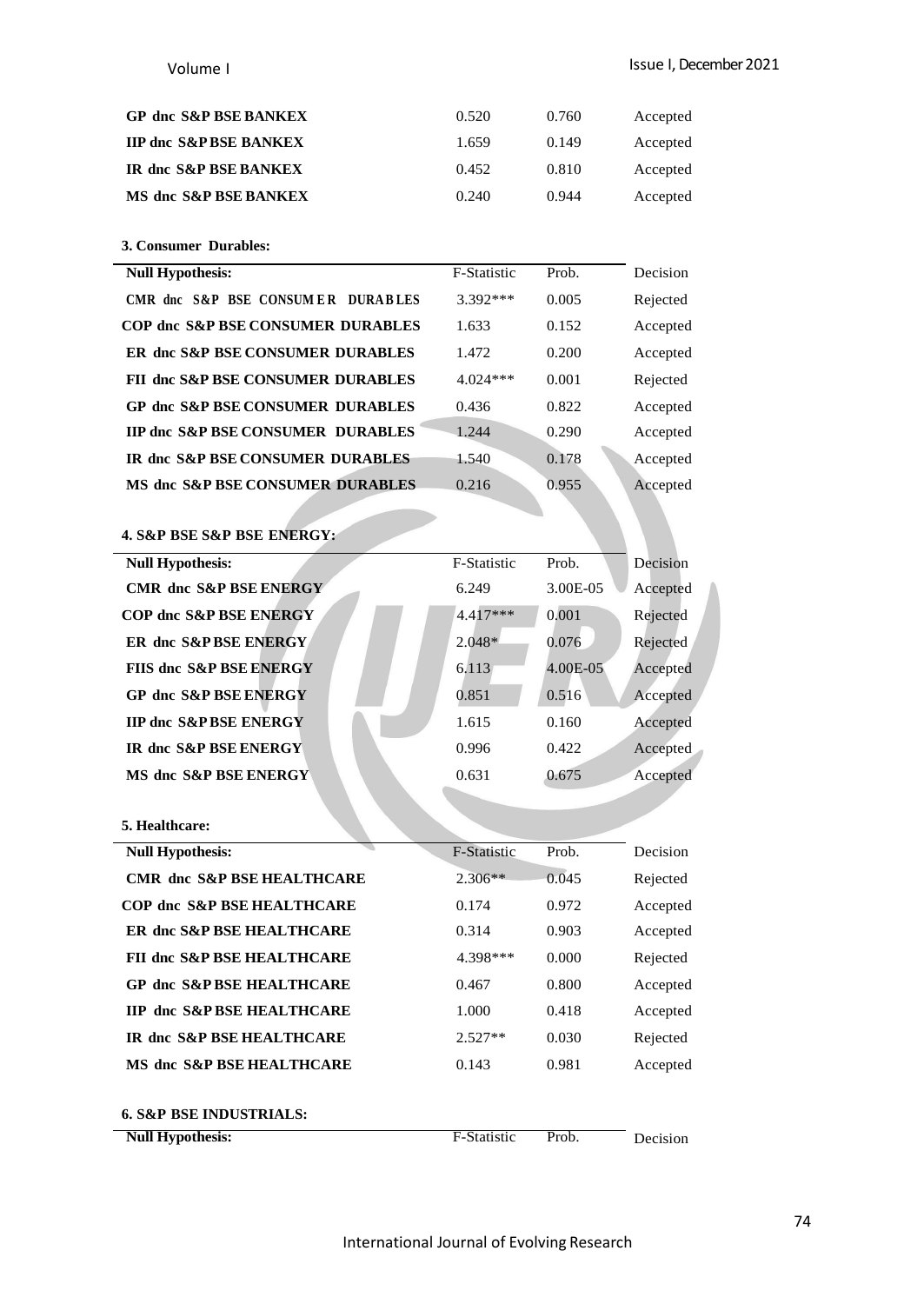### Issue I, December 2021

### Volume I

| <b>CMR</b> dnc S&P BSE INDUSTRIALS      | $4.502***$ | 0.000 | Rejected |
|-----------------------------------------|------------|-------|----------|
| <b>COP dnc S&amp;P BSE INDUSTRIALS</b>  | $3.221***$ | 0.009 | Rejected |
| ER dnc S&P BSE INDUSTRIALS              | $2.040*$   | 0.077 | Rejected |
| <b>FIIS dnc S&amp;P BSE INDUSTRIALS</b> | 5.491***   | 0.000 | Rejected |
| <b>GP dnc S&amp;P BSE INDUSTRIALS</b>   | 0.915      | 0.473 | Accepted |
| <b>IIP dnc S&amp;P BSE INDUSTRIALS</b>  | $2.076*$   | 0.072 | Rejected |
| IR dnc S&P BSE INDUSTRIALS              | 0.500      | 0.775 | Accepted |
| MS dnc S&P BSE INDUSTRIALS              | 0.551      | 0.737 | Accepted |
|                                         |            |       |          |

### **7. Information Technology:**

| <b>Null Hypothesis:</b>       | <b>F-Statistic</b> | Prob. | Decision |
|-------------------------------|--------------------|-------|----------|
| <b>CMR</b> dnc S&P BSE IT     | 0.605              | 0.696 | Accepted |
| COP dnc S&P BSE IT            | 0.978              | 0.431 | Accepted |
| ER dnc S&P BSE IT             | 0.056              | 0.997 | Accepted |
| FII dnc S&P BSE IT            | 0.736              | 0.596 | Accepted |
| GP dnc S&P BSE IT             | 0.804              | 0.547 | Accepted |
| <b>IIP dnc S&amp;P BSE IT</b> | 0.687              | 0.633 | Accepted |
| IR dnc S&P BSE IT             | $4.475***$         | 0.000 | Rejected |
| MS dnc S&P BSE IT             | 0.695              | 0.627 | Accepted |
|                               |                    |       |          |

| 8. Power:                         |                    |            |          |
|-----------------------------------|--------------------|------------|----------|
| <b>Null Hypothesis:</b>           | <b>F-Statistic</b> | Prob.      | Decision |
| <b>CMR</b> dnc S&P BSE POWER      | $4.082***$         | 0.001      | Rejected |
| COP dnc S&P BSE POWER             | $2.349**$          | 0.044      | Rejected |
| <b>ER dnc S&amp;P BSE POWER</b>   | $2.244*$           | 0.053      | Rejected |
| <b>FIIS dnc S&amp;P BSE POWER</b> | 5.873              | $6.00E-05$ | Accepted |
| <b>GP dnc S&amp;P BSE POWER</b>   | 0.415              | 0.837      | Accepted |
| <b>IIP dnc S&amp;P BSE POWER</b>  | 1.712              | 0.136      | Accepted |
| <b>IR dnc S&amp;P BSE POWER</b>   | 0.524              | 0.757      | Accepted |
| MS dnc S&P BSE POWER              | 0.133              | 0.984      | Accepted |

**9. Realty:**

| <b>Null Hypothesis:</b>            | F-Statistic | Prob. | Decision |
|------------------------------------|-------------|-------|----------|
| <b>CMR</b> dnc S&P BSE REALTY      | $4.025***$  | 0.002 | Rejected |
| <b>COP dnc S&amp;P BSE REALTY</b>  | 1.999       | 0.083 | Rejected |
| <b>ER dnc S&amp;P BSE REALTY</b>   | 1.053       | 0.389 | Accepted |
| <b>FIIS dnc S&amp;P BSE REALTY</b> | $5.143***$  | 0.000 | Rejected |
| <b>GP dnc S&amp;P BSE REALTY</b>   | 0.988       | 0.427 | Accepted |
| <b>IIP dnc S&amp;P BSE REALTY</b>  | 1.014       | 0.411 | Accepted |
| IR dnc S&P BSE REALTY              | 0.535       | 0.748 | Accepted |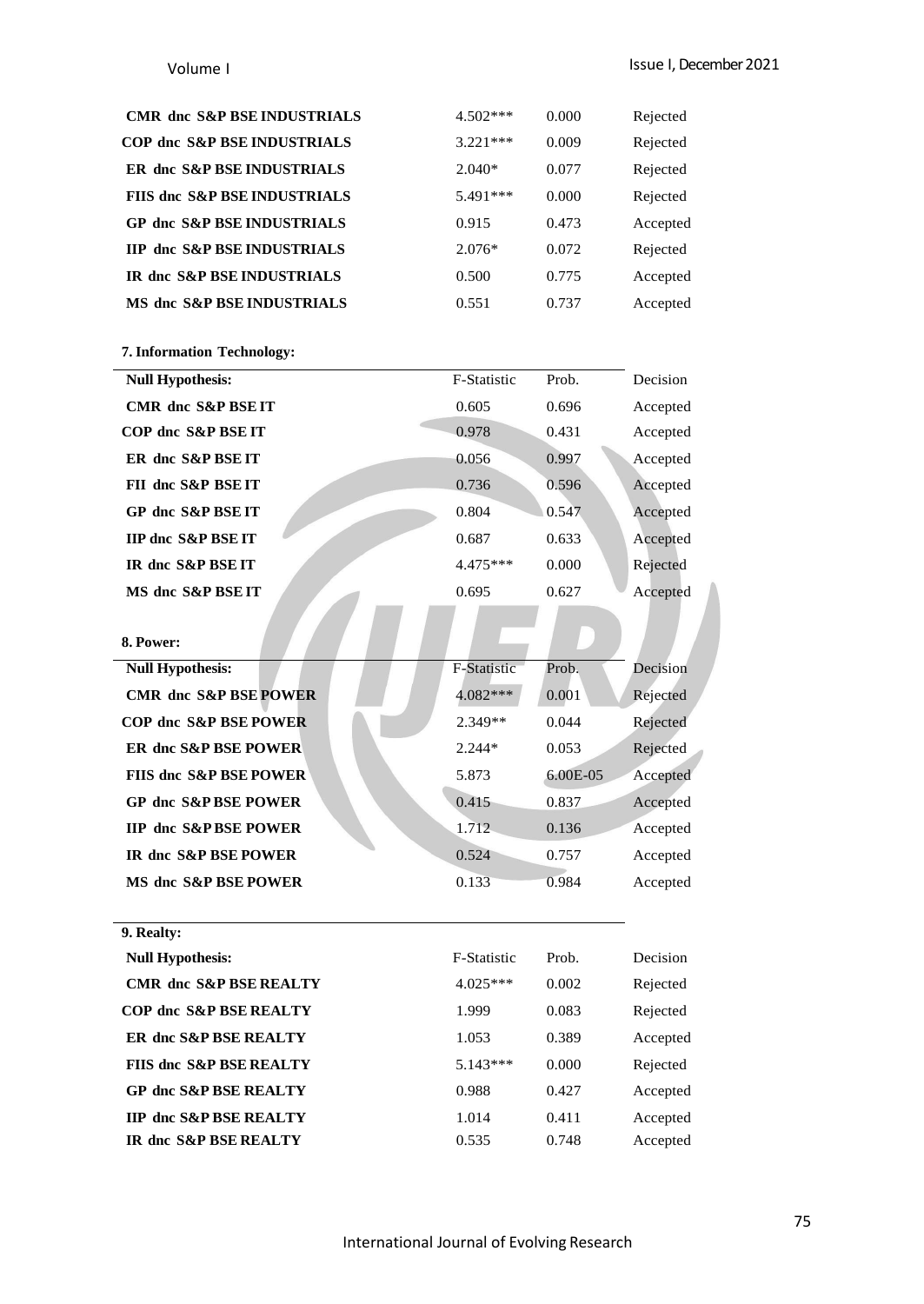| MS dnc S&P BSE REALTY |  |
|-----------------------|--|
|-----------------------|--|

**MS dnc S&P BSE REALTY** 0.369 0.868 Accepted

# **10. Telecom:**

| <b>Null Hypothesis:</b>             | F-Statistic | Prob. | Decision |
|-------------------------------------|-------------|-------|----------|
| <b>CMR</b> dnc S&P BSE TELECOM      | $2.182*$    | 0.060 | Rejected |
| <b>COP dnc S&amp;P BSE TELECOM</b>  | $2.971**$   | 0.014 | Rejected |
| <b>ER dnc S&amp;P BSE TELECOM</b>   | 0.502       | 0.774 | Accepted |
| <b>FIIS dnc S&amp;P BSE TELECOM</b> | $4.048***$  | 0.001 | Rejected |
| <b>GP dnc S&amp;P BSE TELECOM</b>   | 1.193       | 0.316 | Accepted |
| <b>IIP dnc S&amp;P BSE TELECOM</b>  | 1.404       | 0.227 | Accepted |
| IR dnc S&P BSE TELECOM              | 0.425       | 0.830 | Accepted |
| MS dnc S&P BSE TELECOM              | 0.586       | 0.710 | Accepted |
|                                     |             |       |          |
| 11. PSU:                            |             |       |          |

| 11. PSU:                        |             |       |          |
|---------------------------------|-------------|-------|----------|
| <b>Null Hypothesis:</b>         | F-Statistic | Prob. | Decision |
| <b>CMR</b> dnc S&P BSE PSU      | $2.826**$   | 0.017 | Rejected |
| COP dnc S&P BSE PSU             | 1.177       | 0.321 | Accepted |
| ER dnc S&P BSE PSU              | $2.322**$   | 0.044 | Rejected |
| FII dnc S&P BSE PSU             | $3.354***$  | 0.006 | Rejected |
| <b>GP dnc S&amp;P BSE PSU</b>   | 0.493       | 0.780 | Accepted |
| <b>IIP dnc S&amp;P BSE PSU</b>  | 0.223       | 0.951 | Accepted |
| IR dnc S&P BSE PSU              | 1.854       | 0.103 | Accepted |
| MS dnc S&P BSE PSU              | 0.683       | 0.636 | Accepted |
|                                 |             |       |          |
| <b>12. FMCG:</b>                |             |       |          |
| <b>Null Hypothesis:</b>         | F-Statistic | Prob. | Decision |
| <b>CMR</b> dnc S&P BSE FMCG     | 0.763       | 0.467 | Accepted |
| COP dnc S&P BSE FMCG            | 0.085       | 0.917 | Accepted |
| ER dnc S&P BSE FMCG             | 0.806       | 0.447 | Accepted |
| FII dnc S&P BSE FMCG            | 2.986*      | 0.052 | Rejected |
| <b>GP dnc S&amp;P BSE FMCG</b>  | 0.443       | 0.642 | Accepted |
| <b>IIP dnc S&amp;P BSE FMCG</b> | 1.159       | 0.315 | Accepted |
| IR dnc S&P BSE FMCG             | 2.059       | 0.129 | Accepted |
| MS dnc S&P BSE FMCG             | 0.256       | 0.774 | Accepted |
|                                 |             |       |          |

**Notes: \*\*\*implies significant at 1% level, \*\*implies significant at 5% level, \*implies significant at 10% level**

**dnc = do not Granger cause.**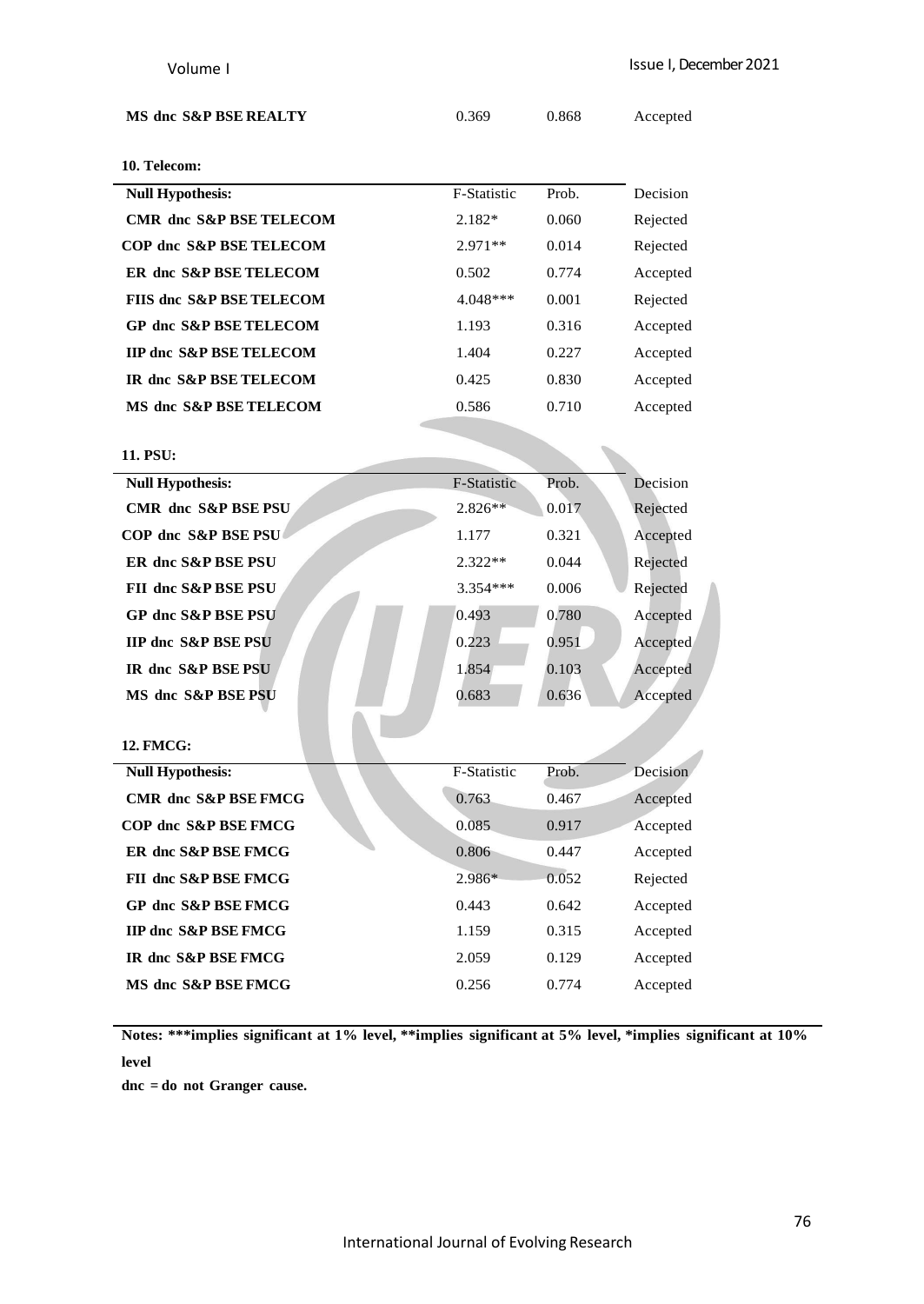### **3.4. Volatility modelling:**

In order to provide further evidence in support of the answers to the questions raised in the study and to account for these stylized facts the GARCH models were employed.

The fundamental contribution of the GARCH  $(p,q)$  model is the conditional variance equation which in the following form can be written.

$$
iii = v_1 \bigoplus h \text{ where } \text{ if } |\Omega_{t-1} \sim N(0, h^2) \text{ and } v_1 \sim N(0, 1)
$$
\n
$$
h^2 = \alpha + \sum_{i=1}^n \alpha_{ii}^2 + \sum_{i=1}^n \beta_i h^2
$$
\n
$$
\alpha_0 > 0, \alpha_{i,j}^2, \beta_{jj} \ge 0 \rightarrow h^2 \ge 0, \text{ if } i = 1, \dots, q, \text{ and } \text{ if } j = 1, \dots, p
$$
\n
$$
(3.4.1)
$$

where  $\lceil t \rceil$  is the set of all information available at time *t-1*. The GARCH (*p, q*) process defined above is stationary when  $\sum u \alpha u + \sum u \beta y < 1$ . A function of 3 terms, defined in equation (3.4.1), is the conditional variance of the GARCH model. The first term is the mean of yesterday's forecast  $\omega$ . The second termis lag of the squared residuals obtained from the mean equation,  $\dot{u}^2$ or the ARCH terms. The ARCH terms represent the news (information) about volatility from the previous period that has a weighted impact on the current conditional volatility; it declines gradually and never reaches zero. The third term is the GARCH term,  $h^2$ ensuring<sub>i</sub>the impact of last period's forecast variance. It is important to notice that these three parameters, namely,  $\Box$  *i s* and  $\Box$  *s* are restricted to be non-negative to ensure positive values for the conditionalvariance or  $h^2 \geq 0$ . Table 3.4.1. presented the results of the volatility modelling.

### **Table 3.4.1: GARCH (1,1)**

# **Method: ML ARCH - Normal distribution (BFGS / Marquardt steps) Presample variance: backcast (parameter = 0.7)**

**1. Automobile.**

| Dependent Variable: S&P BSE AUTO |                                                      |            |             |       |
|----------------------------------|------------------------------------------------------|------------|-------------|-------|
|                                  | $GARCH = C(9) + C(10)*RESID(-1)^2 + C(11)*GARCH(-1)$ |            |             |       |
| Variable                         | Coefficient                                          | Std. Error | z-Statistic | Prob. |
| <b>CMR</b>                       | 0.038                                                | 0.043      | 0.890       | 0.373 |
| OР                               | 0.003                                                | 0.058      | 0.052       | 0.959 |
| ER                               | $-1.749***$                                          | 0.361      | $-4.845$    | 0.000 |
| FH                               | $0.069***$                                           | 0.019      | 3.578       | 0.000 |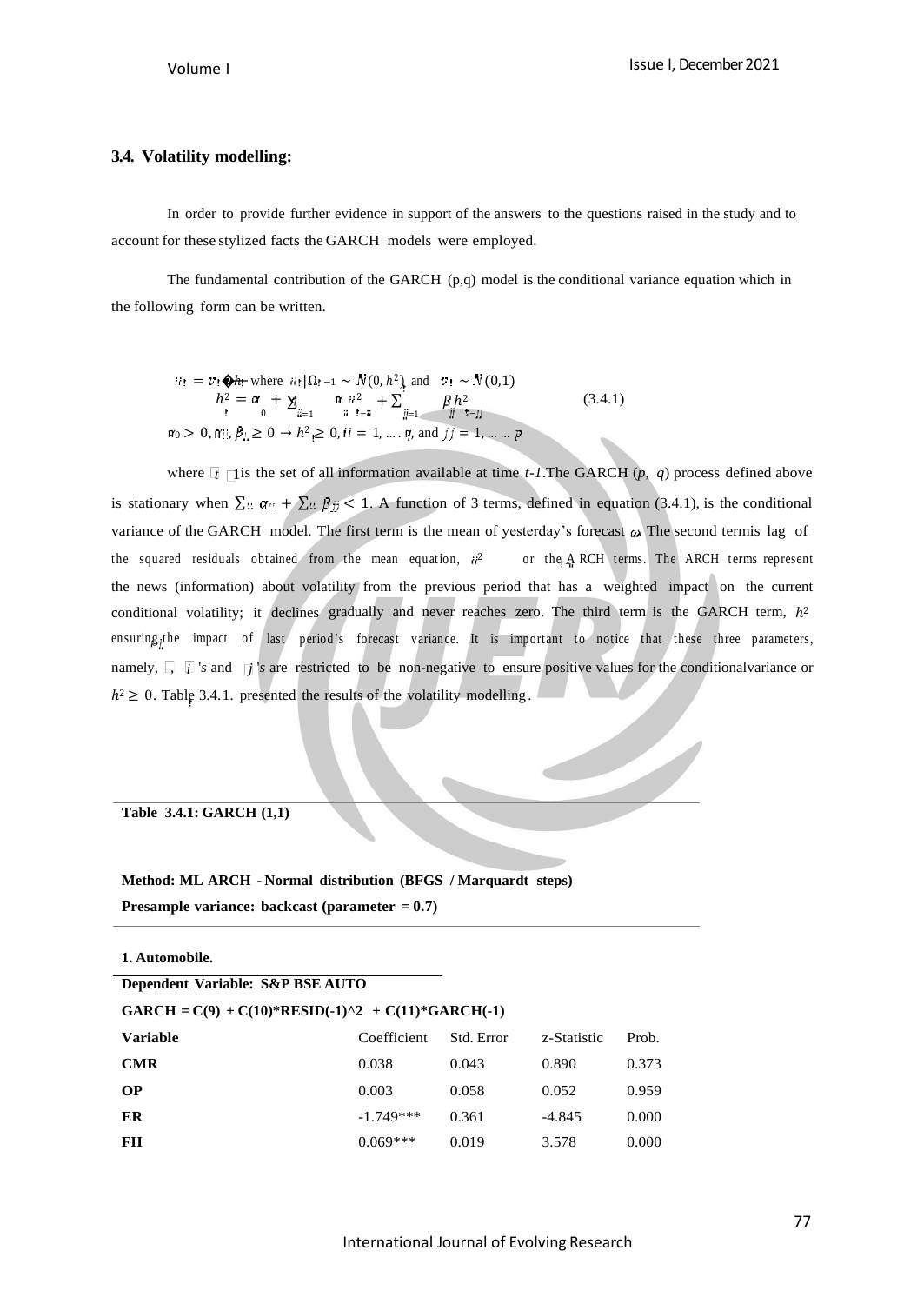# Issue I, December 2021

### Volume I

| GP         | 0.228    | 0.156 | 1.464    | 0.143 |
|------------|----------|-------|----------|-------|
| <b>IIP</b> | $-0.009$ | 0.007 | $-1.287$ | 0.198 |
| IR         | $-0.021$ | 0.197 | $-0.108$ | 0.914 |
| MS         | $-0.011$ | 0.358 | $-0.032$ | 0.975 |

# **2. Consumer Durables:**

# **Dependent Variable: S&P BSE Consumer Durables**

| GARCH = $C(9) + C(10)*RESID(-1)^2 + C(11)*GARCH(-1)$ |             |            |             |       |  |
|------------------------------------------------------|-------------|------------|-------------|-------|--|
| <b>Variable</b>                                      | Coefficient | Std. Error | z-Statistic | Prob. |  |
| <b>CMR</b>                                           | 0.073       | 0.044      | 1.638       | 0.101 |  |
| <b>OP</b>                                            | 0.014       | 0.087      | 0.166       | 0.869 |  |
| ER                                                   | $-2.147***$ | 0.446      | $-4.820$    | 0.000 |  |
| FII                                                  | $0.093***$  | 0.022      | 4.248       | 0.000 |  |
| GP                                                   | 0.143       | 0.167      | 0.853       | 0.394 |  |
| <b>IIP</b>                                           | 0.000       | 0.008      | $-0.054$    | 0.957 |  |
| IR                                                   | $-0.024$    | 0.136      | $-0.177$    | 0.859 |  |
| MS                                                   | $-0.246$    | 0.429      | $-0.573$    | 0.567 |  |

### **3. Healthcare**

| Dependent Variable: S&P BSE Healthcare               |             |            |             |       |  |  |
|------------------------------------------------------|-------------|------------|-------------|-------|--|--|
| GARCH = $C(9) + C(10)*RESID(-1)^2 + C(11)*GARCH(-1)$ |             |            |             |       |  |  |
| <b>Variable</b>                                      | Coefficient | Std. Error | z-Statistic | Prob. |  |  |
| <b>CMR</b>                                           | 0.039       | 0.020      | 1.931       | 0.054 |  |  |
| <b>OP</b>                                            | 0.019       | 0.059      | 0.329       | 0.742 |  |  |
| ER                                                   | $-0.939***$ | 0.327      | $-2.875$    | 0.004 |  |  |
| FII                                                  | $0.065***$  | 0.015      | 4.195       | 0.000 |  |  |
| GP                                                   | 0.030       | 0.117      | 0.261       | 0.794 |  |  |
| <b>IIP</b>                                           | 0.010       | 0.006      | 1.710       | 0.087 |  |  |
| <b>IR</b>                                            | $-0.024$    | 0.060      | $-0.399$    | 0.690 |  |  |
| MS                                                   | $-0.192$    | 0.307      | $-0.626$    | 0.532 |  |  |

### **4. Information Technology**

**Dependent Variable: S&P BSE Information Technology**

## **GARCH = C(9) + C(10)\*RESID(-1)^2 + C(11)\*GARCH(-1)**

| <b>Variable</b> | Coefficient | Std. Error | z-Statistic | Prob. |
|-----------------|-------------|------------|-------------|-------|
| <b>CMR</b>      | 0.031       | 0.027      | 1.156       | 0.248 |
| <b>OP</b>       | $0.125**$   | 0.058      | 2.166       | 0.030 |
| ER              | $-0.238$    | 0.359      | $-0.661$    | 0.508 |
| FII             | $0.071***$  | 0.015      | 4.754       | 0.000 |
| GP              | $-0.166$    | 0.128      | $-1.294$    | 0.196 |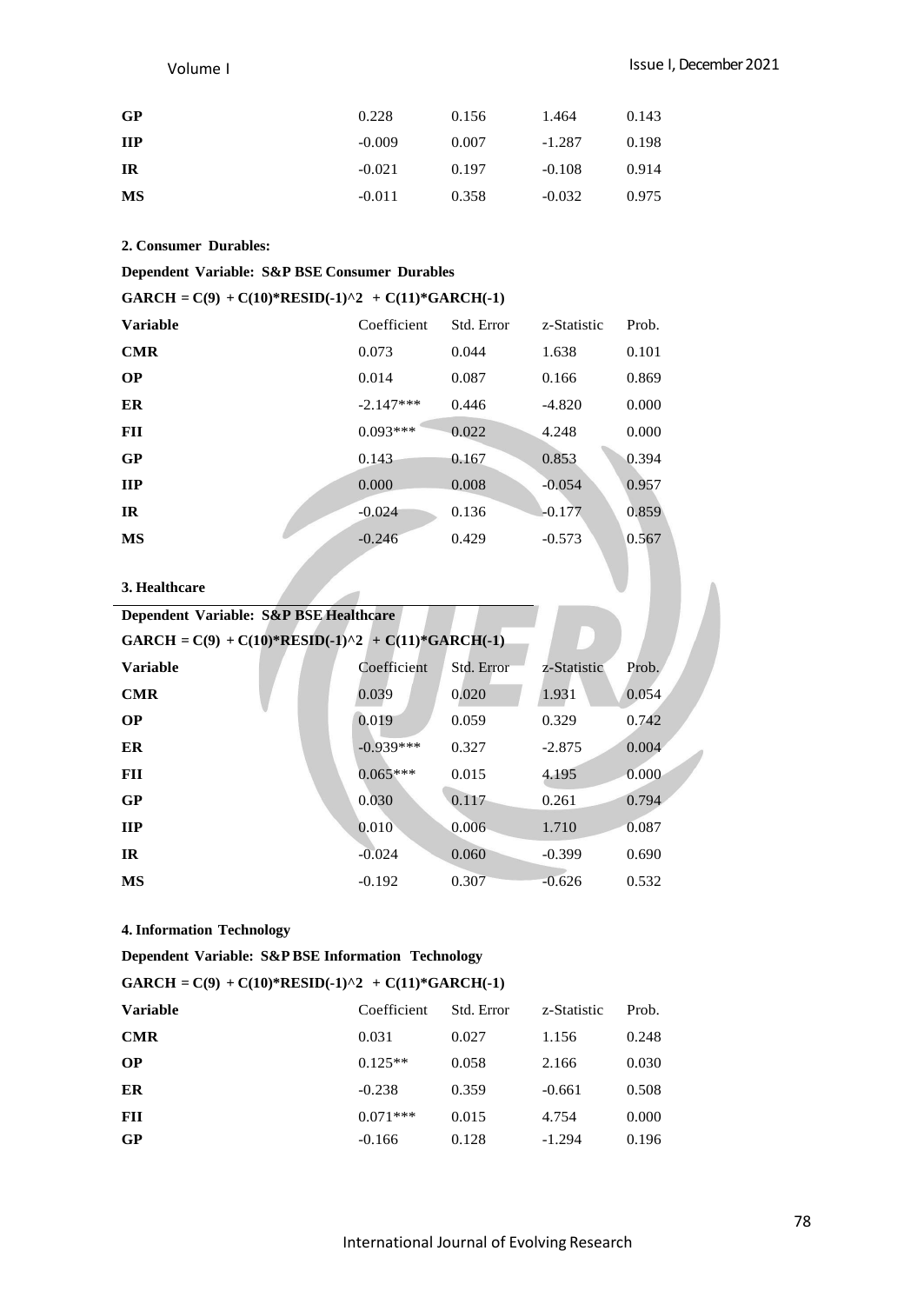| <b>IIP</b> | 0.008    | 0.007 | 1.058    | 0.290 |
|------------|----------|-------|----------|-------|
| <b>IR</b>  | $-0.004$ | 0.048 | $-0.087$ | 0.931 |
| MS         | $-0.028$ | 0.350 | $-0.080$ | 0.937 |

# **5. PSU**

| Dependent Variable: S&P BSE PSU                      |  |
|------------------------------------------------------|--|
| $GARCH = C(9) + C(10)*RESID(-1)^2 + C(11)*GARCH(-1)$ |  |
|                                                      |  |

| <b>Variable</b> | Coefficient | Std. Error | z-Statistic | Prob. |
|-----------------|-------------|------------|-------------|-------|
| <b>CMR</b>      | 0.046       | 0.039      | 1.191       | 0.234 |
| <b>OP</b>       | 0.041       | 0.074      | 0.557       | 0.578 |
| ER              | $-2.295***$ | 0.379      | $-6.063$    | 0.000 |
| FII             | $0.108***$  | 0.020      | 5.366       | 0.000 |
| <b>GP</b>       | 0.232       | 0.142      | 1.636       | 0.102 |
| $\mathbf{H}$    | $-0.007$    | 0.008      | $-0.916$    | 0.360 |
| IR              | $-0.010$    | 0.262      | $-0.038$    | 0.970 |
| MS              | $-0.192$    | 0.343      | $-0.560$    | 0.576 |
|                 |             |            |             |       |
| 6. Banking.     |             |            |             |       |

| Dependent Variable: S&P BSE Bankex                   |             |            |             |       |
|------------------------------------------------------|-------------|------------|-------------|-------|
| GARCH = $C(9) + C(10)*RESID(-1)^2 + C(11)*GARCH(-1)$ |             |            |             |       |
| <b>Variable</b>                                      | Coefficient | Std. Error | z-Statistic | Prob. |
| <b>CMR</b>                                           | 0.001       | 0.013      | 0.087       | 0.931 |
| <b>OP</b>                                            | 0.000       | 0.001      | $-0.421$    | 0.673 |
| ER                                                   | $-0.038***$ | 0.008      | $-4.814$    | 0.000 |
| <b>FIIS</b>                                          | 0.000       | 0.000      | 1.199       | 0.231 |
| GP                                                   | 0.000       | 0.000      | $-0.238$    | 0.812 |
| <b>IIP</b>                                           | $-0.002$    | 0.002      | $-1.362$    | 0.173 |
| IR                                                   | 0.000       | 0.001      | $-0.810$    | 0.418 |
| <b>MS</b>                                            | 0.000       | 0.000      | 1.299       | 0.194 |

**7. Energy.**

| Dependent Variable: S&P BSE ENERGY |
|------------------------------------|
|------------------------------------|

| GARCH = $C(9) + C(10)*RESID(-1)^2 + C(11)*GARCH(-1)$ |  |
|------------------------------------------------------|--|
|------------------------------------------------------|--|

| <b>Variable</b> | Coefficient | Std. Error | z-Statistic | Prob. |
|-----------------|-------------|------------|-------------|-------|
| <b>CMR</b>      | $-0.002$    | 0.007      | $-0.324$    | 0.746 |
| <b>OP</b>       | $0.003***$  | 0.001      | 2.740       | 0.006 |
| ER              | $-0.022***$ | 0.006      | $-3.676$    | 0.000 |
| <b>FIIS</b>     | 0.000       | 0.000      | 1.001       | 0.317 |
| GP              | 0.000       | 0.000      | $-0.277$    | 0.782 |
| $_{\rm HP}$     | $-0.003$    | 0.002      | $-1.464$    | 0.143 |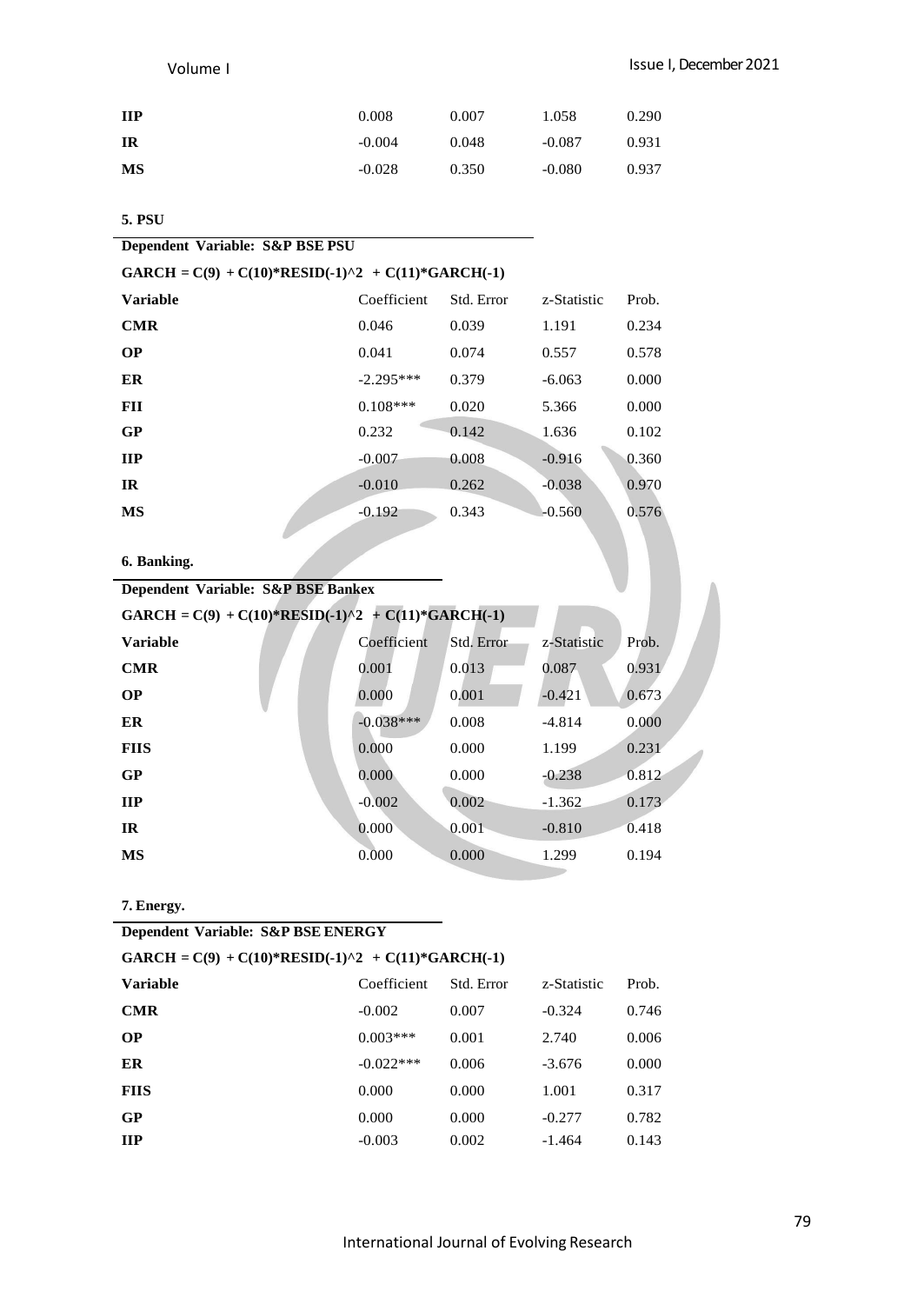| IR | 0.000 | 0.002 | $-0.067$ | 0.947 |
|----|-------|-------|----------|-------|
| MS | 0.000 | 0.000 | 1.100    | 0.271 |

# **8. Industrials.**

### **GARCH** =  $C(9) + C(10)*RESID(-1)^2 + C(11)*GARCH(-1)$

| <b>Variable</b> | Coefficient | Std. Error | z-Statistic | Prob. |
|-----------------|-------------|------------|-------------|-------|
| <b>CMR</b>      | $-0.001$    | 0.010      | $-0.091$    | 0.928 |
| <b>OP</b>       | 0.001       | 0.001      | 1.109       | 0.268 |
| ER              | $-0.037***$ | 0.008      | $-4.844$    | 0.000 |
| <b>FIIS</b>     | 0.000       | 0.000      | $-1.549$    | 0.121 |
| GP              | 0.000       | 0.000      | $-0.514$    | 0.607 |
| $_{\rm IIP}$    | $-0.002$    | 0.002      | $-1.194$    | 0.233 |
| IR              | 0.000       | 0.001      | $-0.175$    | 0.861 |
| MS              | 0.000       | 0.000      | 0.826       | 0.409 |
|                 |             |            |             |       |

**9. Power:**

# **Dependent Variable: S&P BSE Power**

# **GARCH** =  $C(8)$  +  $C(9)$ \***RESID**(-1)^2 +  $C(10)$ \***GARCH(-1)**

| <b>Variable</b> | Coefficient | Std. Error | z-Statistic | Prob. |
|-----------------|-------------|------------|-------------|-------|
| <b>CMR</b>      | $-0.007$    | 0.005      | $-1.254$    | 0.210 |
| <b>OP</b>       | 0.000       | 0.001      | 0.355       | 0.723 |
| ER              | $-0.034***$ | 0.007      | $-5.061$    | 0.000 |
| <b>FIIS</b>     | 0.000       | 0.000      | 0.414       | 0.679 |
| $\mathbf{H}$    | $-0.001$    | 0.002      | $-0.777$    | 0.437 |
| IR              | 0.000       | 0.001      | $-0.090$    | 0.928 |
| MS              | 0.000       | 0.000      | $-0.092$    | 0.927 |
|                 |             |            |             |       |

**10. Realty.**

**Dependent Variable: S&P BSE Realty**

| GARCH = $C(9) + C(10)*RESID(-1)^2 + C(11)*GARCH(-1)$ |             |            |             |       |
|------------------------------------------------------|-------------|------------|-------------|-------|
| <b>Variable</b>                                      | Coefficient | Std. Error | z-Statistic | Prob. |
| <b>CMR</b>                                           | 0.002       | 0.022      | 0.105       | 0.917 |
| <b>OP</b>                                            | 0.001       | 0.002      | 0.796       | 0.426 |
| ER                                                   | $-0.051***$ | 0.011      | $-4.762$    | 0.000 |
| <b>FIIS</b>                                          | 0.000       | 0.000      | 1.088       | 0.277 |
| GP                                                   | 0.000       | 0.000      | 0.147       | 0.883 |

**IIP**  $-0.003$   $0.002$   $-1.187$   $0.235$ **IR**  $-0.001$   $0.001$   $-1.278$   $0.201$ **MS** 0.000 0.000 0.561 0.575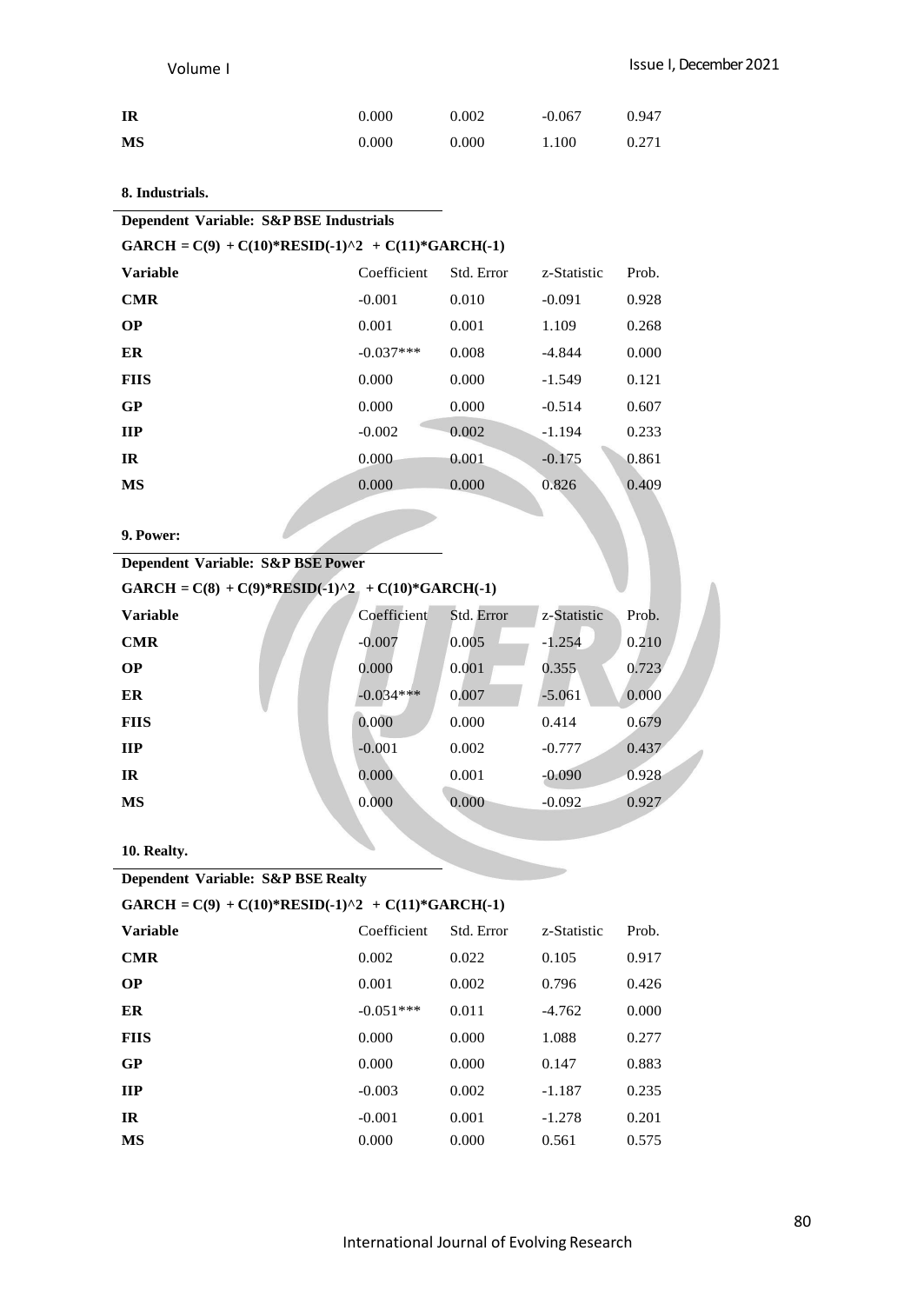# **11. TELECOM.**

| Dependent Variable: S&P BSE TELECOM                  |             |            |             |       |  |
|------------------------------------------------------|-------------|------------|-------------|-------|--|
| $GARCH = C(9) + C(10)*RESID(-1)^2 + C(11)*GARCH(-1)$ |             |            |             |       |  |
| Variable                                             | Coefficient | Std. Error | z-Statistic | Prob. |  |
| <b>CMR</b>                                           | 0.001       | 0.010      | 0.108       | 0.914 |  |
| <b>OP</b>                                            | 0.001       | 0.001      | 1.014       | 0.311 |  |
| ER                                                   | $-0.022***$ | 0.009      | $-2.493$    | 0.013 |  |
| <b>FIIS</b>                                          | 0.000       | 0.000      | 1.010       | 0.312 |  |
| GP                                                   | 0.000       | 0.000      | $-0.526$    | 0.599 |  |
| <b>IIP</b>                                           | $-0.002$    | 0.002      | $-0.761$    | 0.447 |  |
| <b>IR</b>                                            | 0.000       | 0.001      | $-0.190$    | 0.849 |  |
| МS                                                   | 0.000       | 0.000      | 0.140       | 0.888 |  |
|                                                      |             |            |             |       |  |

### **12. FMCG.**

| Dependent Variable: S&P BSE FMCG                      |             |            |             |       |  |
|-------------------------------------------------------|-------------|------------|-------------|-------|--|
| GARCH = $C(10) + C(11)*RESID(-1)^2 + C(12)*GARCH(-1)$ |             |            |             |       |  |
| <b>Variable</b>                                       | Coefficient | Std. Error | z-Statistic | Prob. |  |
| <b>CMR</b>                                            | 0.023       | 0.028      | 0.823       | 0.411 |  |
| <b>OP</b>                                             | $-0.010$    | 0.045      | $-0.228$    | 0.820 |  |
| ER                                                    | $-0.729***$ | 0.285      | $-2.559$    | 0.011 |  |
| <b>FII</b>                                            | 0.035       | 0.026      | 1.341       | 0.180 |  |
| GP                                                    | $-0.100$    | 0.108      | $-0.922$    | 0.357 |  |
| $\mathbf{H}$                                          | $-0.001$    | 0.005      | $-0.200$    | 0.842 |  |
| IR                                                    | $-0.053$    | 0.059      | $-0.909$    | 0.364 |  |
| <b>MS</b>                                             | 0.220       | 0.280      | 0.785       | 0.433 |  |
|                                                       |             |            |             |       |  |

**Note: \*\*\*indicates significance at 1% level, \*\*indicates significance at 5% level.**

#### **4. Analysis ofthe Empirical Tests:**

**4.1. Automobile sector**: The automobile sector was one of the very few sectors the stock returns of which in the multivariate long-run analysis came to be not affected by the macroeconomic factors which clearly suggested that as compared to the stock returns of other sectors the stock returns of the automobile sector shared weak connection with the economic environment. Like most other sectors the factors related to money circulation and liquidity affected the stock returns of the sector in a significant manner. The influence of money supply and call money rate was seen in the bivariate long-run analysis. Weak connection of the economic environment with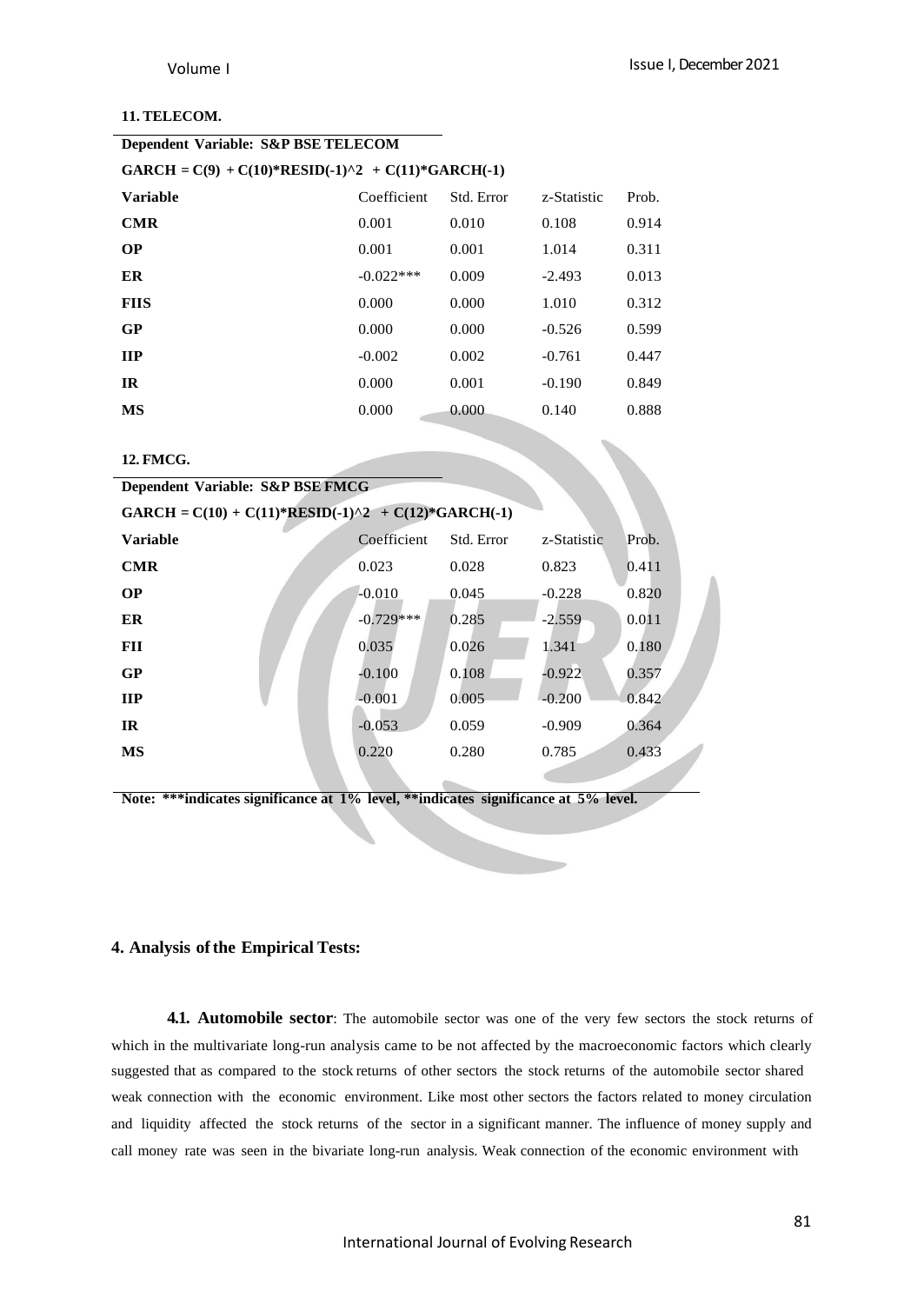the stock returns was also seen in the short-run granger causality tests, only one macroeconomic factor i.e. call money rate was seen as affecting the automobile sector stock returns.

**4.2. Banking sector:** the multivariate long-run analysis suggested a significant influence of the macroeconomic environment on the banking sector stock returns. Quite interestingly opposite to the expectation, the factors related with money did not show much influence on the stock returns of the sector, in the long -run, only FII found to be affecting the stock returns in the bivariate long-run analysis. The common factors which were affecting the returns of other sectors those factors only found to be affecting the banking sector returns as well in the short-run. Call money rate, oil prices, exchange rate and FII were found to be affecting the stock returns in granger causality analysis. Exchange rate affected the returns in the volatility modelling.

**4.3. Consumer durables sector**: the consumer durables sector was just another sector as far as the effect of the macroeconomic factors on the sectoral returns is concerned. Like most other sectors the stock returns of the sector seemed to be integrated with the economic environment of the country as the multivariate long -run analysis suggested a significant impact of the macroeconomic factors on the stock returns of the sector. Like many other sectors bivariate long-run analysis found only money supply to be making a significant on the stock returns, call money rate and FII influencing in the short-run as per Granger causality tests and exchange rate and FII showing their impact in the volatility modelling.

**4.4. Healthcare sector:** the healthcare sector returns as expected found to be having a weak relationship with the economic environment. The multivariate long-run analysis suggested no causality running from macroeconomic factors towards the stock returns of the sector. Money supply affected the returns of the sector in bivariate long-run analysis and in the short-run similar factors affected the sector's returns which affected the returns of other sectors. Call money rate, FII and exchange rate affected the returns in the granger causality tests and FII and exchange rate affected in the volatility modelling.

**4.5. Industrials:** the stock returns of this sector seemed to be most integrated with the economic environment of the country. Long-run causality was found to be running from economic factors towards the stock returns in the multivariate Johansen and VECM analysis and a range of macroeconomic factors were found to be affecting the returns in other tests. FII, oil prices and call money rate affected the stock returns in the bivariate long-run tests. Call money rate, oil prices, exchange rate and FII affected the sector returns in the granger causality tests. In volatility modelling exchange rate affected the sector's returns.

**4.6. Information technology sector:** the IT sector's returns were expected to be influenced more by the external factors rather than the domestic factors but the results of the tests did not come to this conclusion. Longrun causality was found to be running from the macroeconomic factors to the stock return s of the sector in the multivariate long-run analysis. Money supply and inflation rate affected the sector's returns, in the long -run, bivariate analysis. The granger causality estimation suggested the influence of the inflation rate in the short -run. This was the only sector the returns of which were found to be getting affected by the inflation rate so significantly.Oil prices and FII affected the returns in volatility modelling.

**4.7. Energy:** the energy sector returns were expected to be affected by the oil prices and the exchange rate the most. This expectation seemed to be getting fulfilled in the econometric analysis. The returns of the sector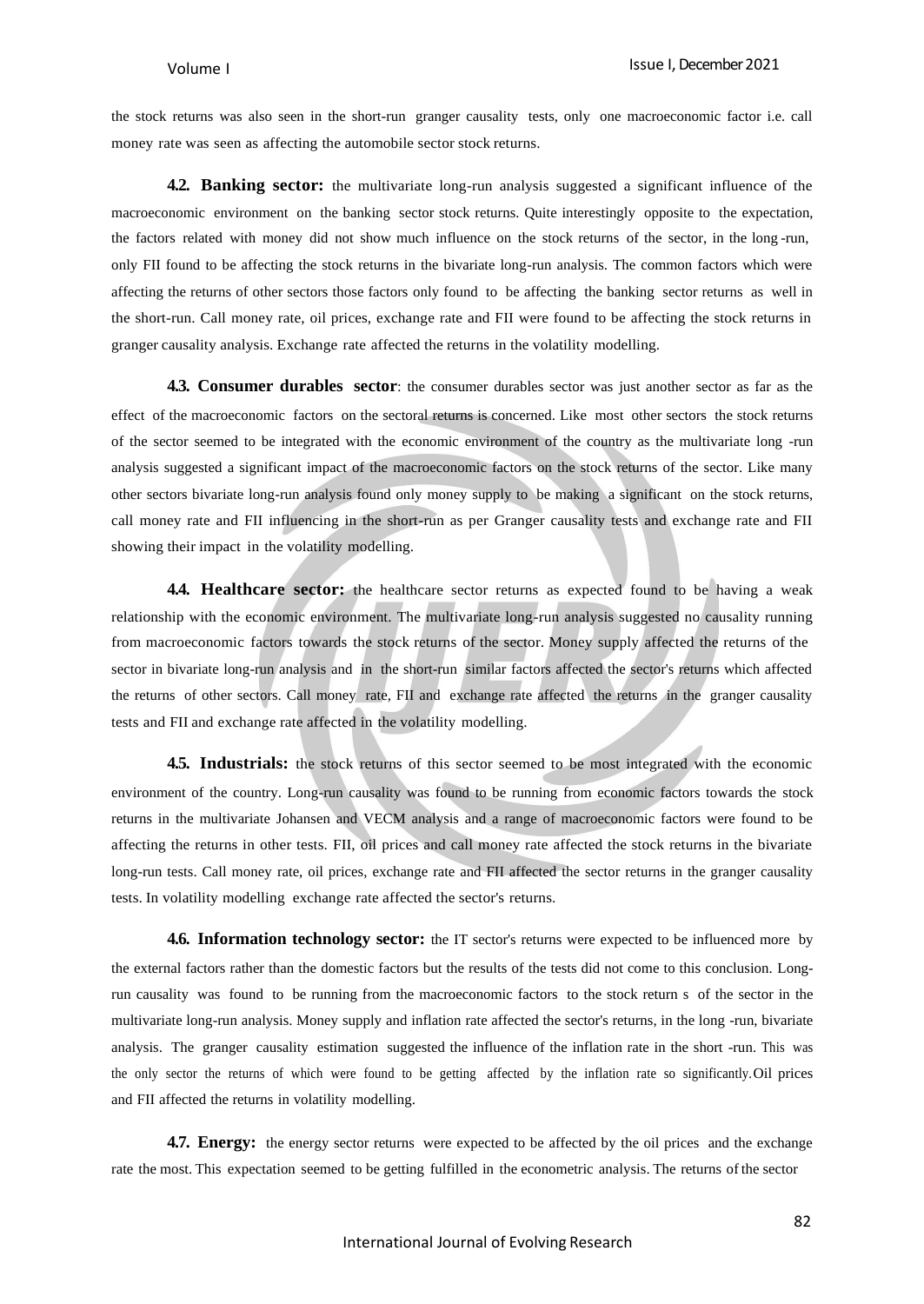were very much connected with the economic environment as suggested by the multivariate long -run analysis. Oil prices and call money rate affected the returns in the bivariate long-run analysis. In the short-run, granger causality estimation oil prices found to be the only variable affecting the stockreturns of the sector. Exchange rate and oil prices were the two variables affected the returns in the volatility modelling.

**4.8. Power sector:** the power sector returns were also expected to be influenced by the oil prices and the exchange rate the most. This expectation was also fulfilled by the econometric analysis. The multivariate longrun analysis suggested a significant effect of the macroeconomic environment on the stock returns of the sector. The bivariate long-run analysis suggested two factors oil prices and call money rate having a sign ificant impact on the returns. Short-run granger causality tests suggested 3 variables call money rate, oil prices and exchange rate as affecting the stock returns. The volatility modelling found the exchange rate's impact on the returns of the sector.

**4.9. Reality sector:** There was no special expectation from the stock returns of this sector as far as the effect of macroeconomic factors on the returns is concerned. Fulfilling the expectations the econometric analysis also did not show any speciality while examining the effect of macroeconomic factors on the sector's returns. Long-run causality was found to be running from macroeconomic factors to the returns of the sectors as suggested by the multivariate long-run analysis which showed the integration of the reality sector returns with the economic environment of the country. FII and callmoney rate affected the sector's returns in the long-run as per the findings of the bivariate Johansen Co-integration and VECM analysis. Call money rate, oil prices and FII affected the returns in the short-run Granger causality tests and exchange rate affected in the volatility modelling.

**4.10. Telecom sector:** the telecom sector's returns were also found to be integrated with the macroeconomic environment, multivariate long-run tests suggested long-run causality running from the macroeconomic factors to the Sensex. Gold prices and FII affected the returns in the bivariate long -run analysis. It was the only sectors which showed the influence of the gold prices on its returns in the long-run in the analysis. Call money rate, oil prices and FII affected the stock prices in the granger causality short-run tests. Only exchange rate affected the returns in the volatility modelling.

**4.11. PSU:** the major PSUs comprised of banks and power sector companies. The stock returns of the sector were expected to get moved by oil prices and the factors that affect the circulation of money and liquidity in the economy. This expectation got fulfilled in the analysis to some extent. The multivariate long-run analysis suggested the integration of stock returns of the sector with the economic environment. Money supply and call money rate affected the returns in the bivariate long-run analysis. Call money rate, exchange rate and FII affected in the granger causality short-run tests. The volatility modelling suggested exchange rate and FII be making an influence on the returns of the sector. The expectation of oil prices did not get fulfilled but the factors related to money did play a significant role in affecting the returns of the sector.

**4.12. FMCG sector:** The fast-moving goods sector was expected to be moving hand in hand with the economic environment. The sector involves goods for daily consumption and daily consumption goods are consumed by everyone in the economy may it be rich or poor. So any change in the economic environment of the country was expected to be making a significant impact on the sector's profits and stock returns. But the results of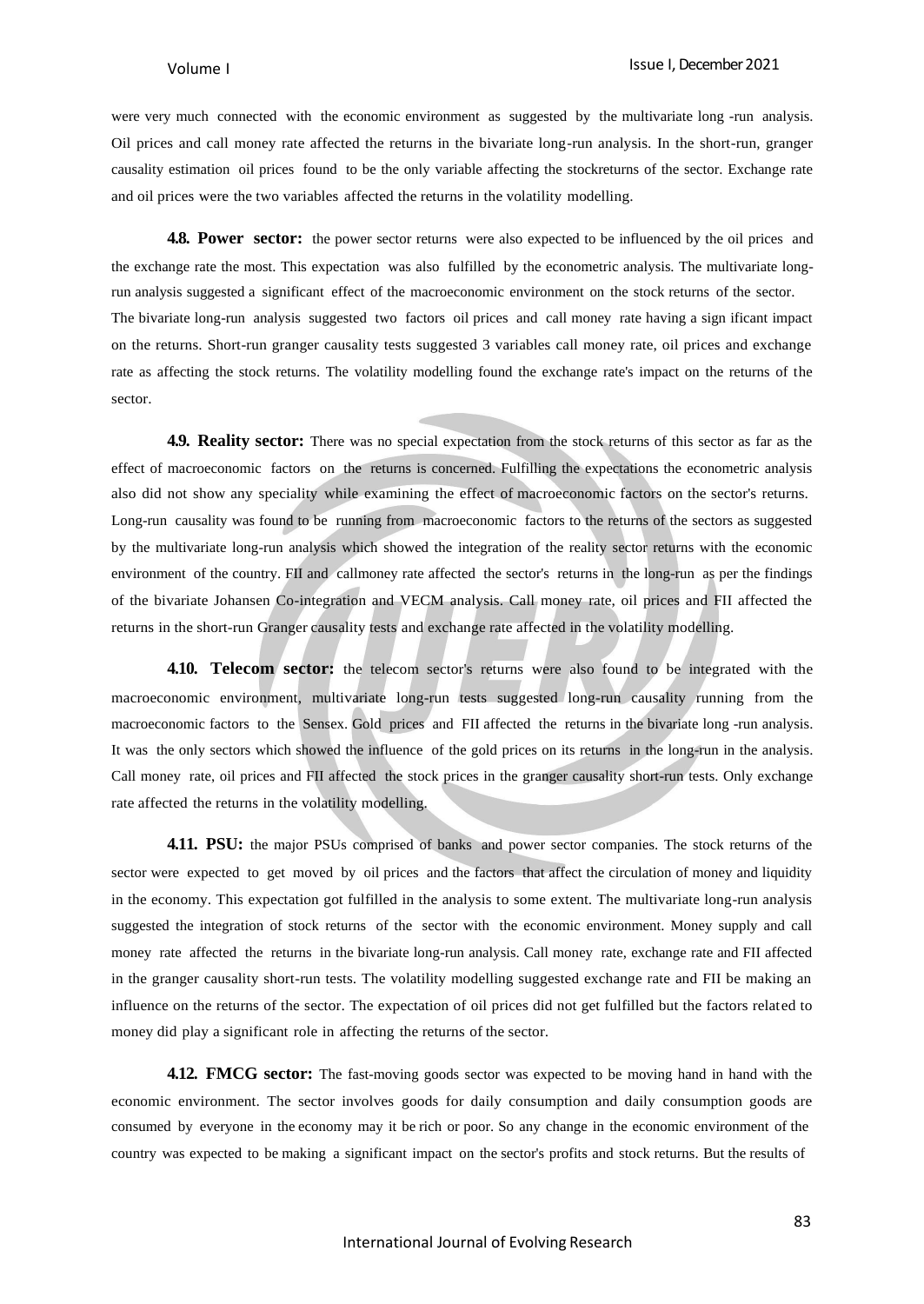econometric estimation came to a very different conclusion. The sector's returns seemed to be having a weak connection with the economy. The long-run multivariate tests indicated no causality running from the macroeconomic factors towards the sector's returns. The bivariate long-run tests indicated the role of only money supply in affecting the stock returns, granger causality short-run tests showed the influence of FII on the returns and volatility modelling like many other sectors pointed exchange rate as the only factor affecting the volatility of the returns of the sector.

#### **5. Conclusion:**

Quite similar macroeconomic factors were found to be affecting the stock market returns of all the sectors with a few exceptions. Money supply, call money rate and FII made the strongest impact on the returns of the sectors in the long-run. Call money rate, FII and oil prices were the factors which affected the sectors' returns in the short-run. Exchange rate and FII affected the volatility of the returns of the sectors. The stock returns of some of the sectors performed according to the expectation. According to the expectation healthcare sector returns showed weak integration with the economic environment, energy and power sectors returns were significantly influenced by the movement in prices of oiland the industrial sector returns were found to be most integrated with the economic environment of the country.

The sectors the returns of which did not perform according to the expectation were automobile and FMCG. The returns of both of these sectors showed weak integration with the economy which was not expected from them. In this analysis of sectoral returns we found money supply, call money rate and FII, all three making a significant impact on the stock returns of India at present in the long-run. The money supply and call money rate both are related with movement of money in the economy and thus it is quite clear that RBI (central bank of India) has a crucial role to play in ensuring the steady growth of the stock market of India by maintaining an adequate supply of money in the economy. Foreign investment also played a crucial role in the development of the stock market of India.

#### **References:**

Balli, F. and Balli. H.O. 2011. Sectoral equity returns in the Euro region: Is there any room for reducing portfolio risk? *Journal of Economics and Business*.

Chen, N., R. Roll and S. Ross. 1986. Economic forces and the stockmarket*. Journal of Business*.

Enders, W. 2004. *Applied Econometric Time Series, 2nd Edition*. In: Wiley Series in Probability and Statistics, John Wiley & Sons, Inc., Hoboken.

Ewing, B. T., Forbes, S.M. and Payne, J.E. 2003. The effects of macroeconomic shocks on Sector-specific returns. *Applied Economics*.

Fama, E.F. 1981. Stock returns, real activity, inflation and money. *American Economic Review*.

Hooker, M.A. 2004. Macroeconomic factors and emerging market equity returns: a Bayesian model selection approach. *Emerging Market Review*.

Hondroyiannis, G. and Papapetrou, E. 2001. Macroeconomic influences on the stock market.